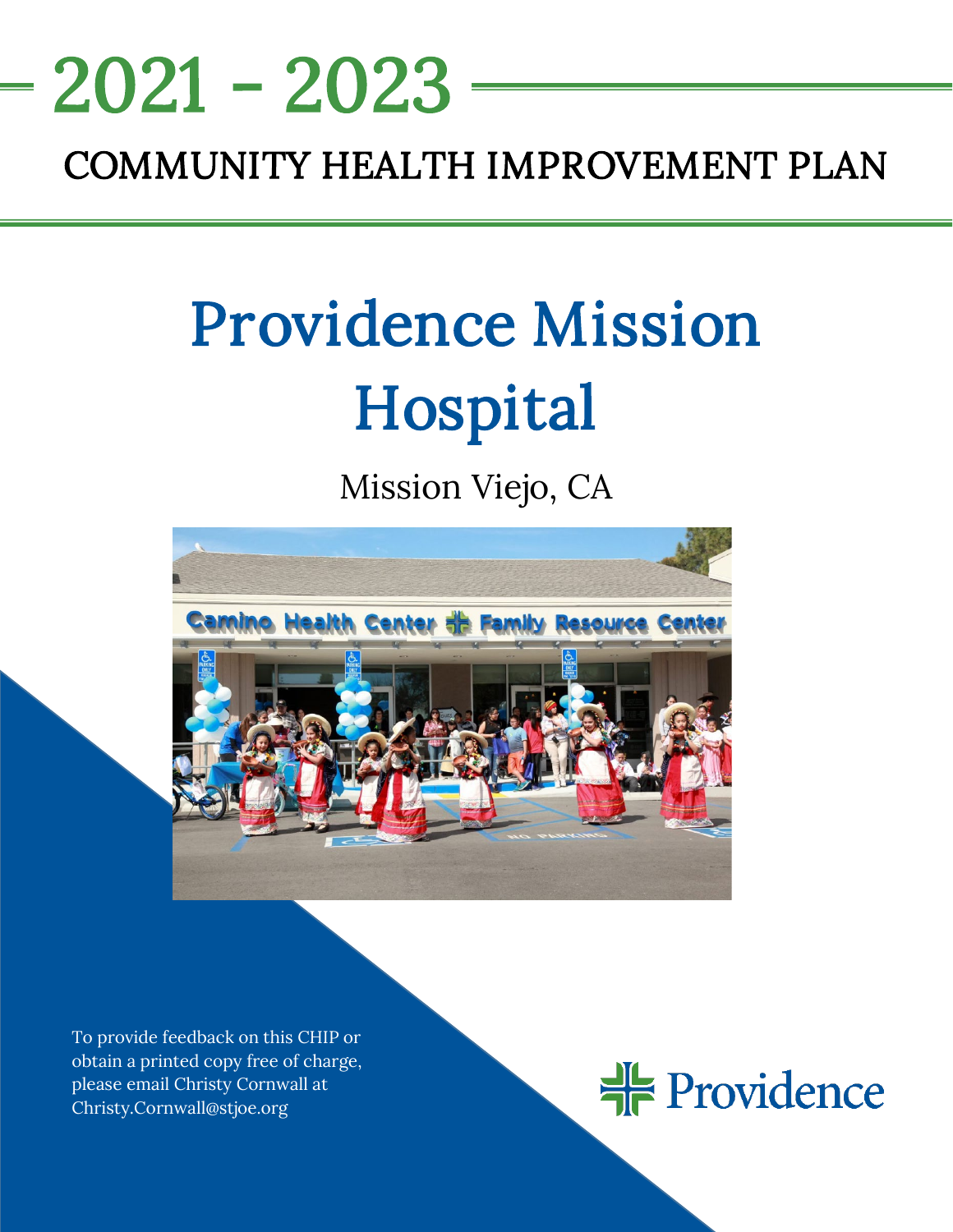# CONTENTS

| Addressing the Needs of the Community: 2021-2023 Key Community Benefit Initiatives and |
|----------------------------------------------------------------------------------------|
|                                                                                        |
|                                                                                        |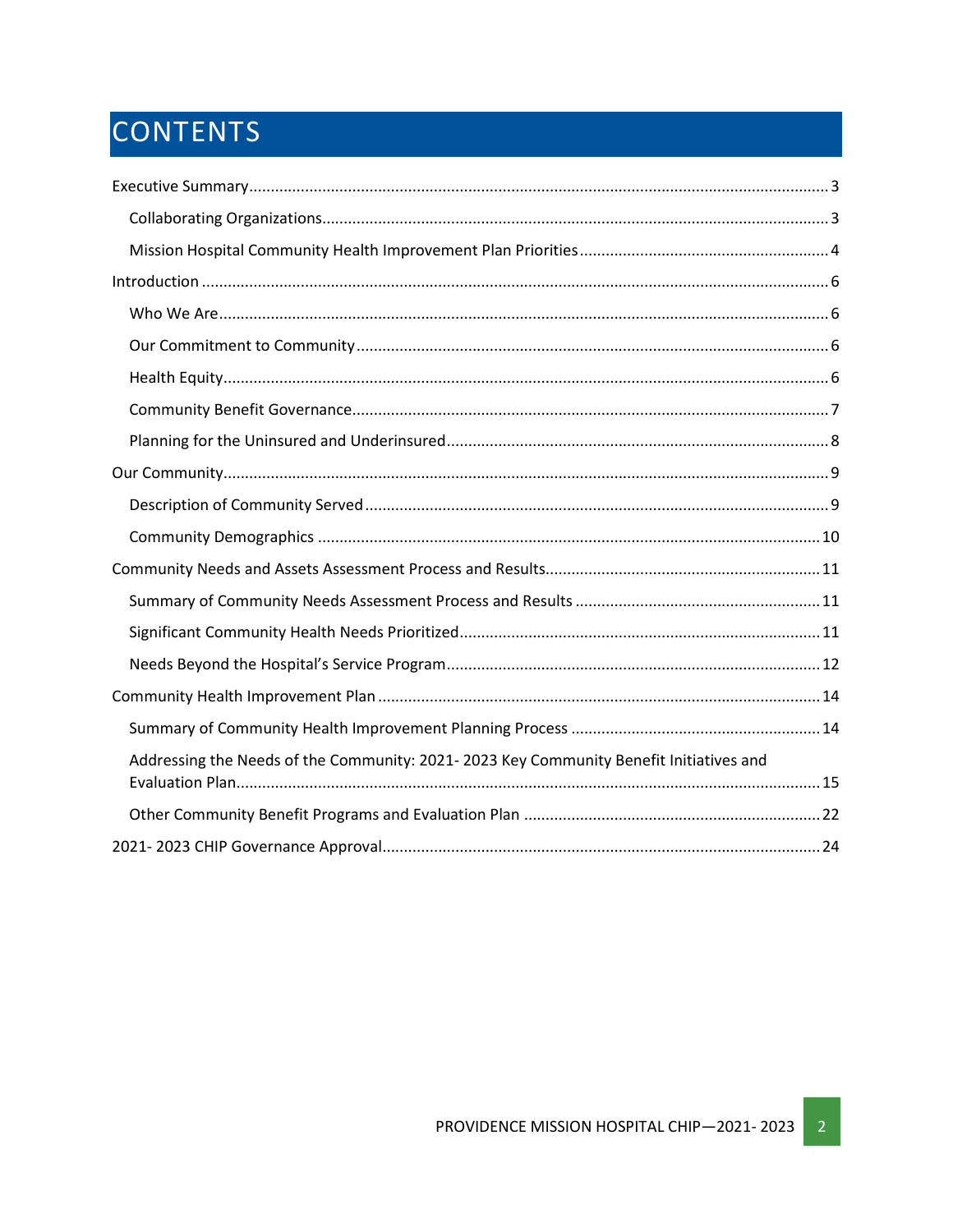# <span id="page-2-0"></span>EXECUTIVE SUMMARY

Providence St. Joseph Health (PSJH) continues its Mission of service in Orange County through Providence Mission Hospital (MH). MH is an acute-care hospital with 523 licensed beds, founded in 1971 and located in Mission Viejo, CA. It serves the communities of Mission Viejo, Laguna Beach, Laguna Niguel, San Juan Capistrano, San Clemente, Rancho Santa Margarita, Lake Forest, Laguna Hills, Dana Point, Ladera Ranch, Trabuco Canyon, Capistrano Beach and Aliso Viejo. The hospital's service area is in South Orange County, including 593,833 people.

Providence Mission Hospital dedicates resources to improve the health and quality of life for the communities it serves, with special emphasis on the needs of the economically poor and vulnerable. During the most recent calendar year, MH provided \$43,775,497 in Community Benefit in response to unmet needs

The Community Health Needs Assessment (CHNA) is an opportunity for Providence Mission Hospital to engage the community every three years with the goal of better understanding community strengths and needs. The results of the CHNA are used to guide and inform efforts to better address the needs of the community. Through a mixed-methods approach using quantitative and qualitative data, the CHNA process relied on several sources of information to identify community needs. Across Orange County, information collected includes community data-level from the Orange County Health Improvement Partnership; 2019 Kaiser Permanente CHNA; 2019 University of California, Irvine Medical Center CHNA; CalOptima Member Survey; state and national public health data; and hospital utilization data.

# <span id="page-2-1"></span>Collaborating Organizations

Orange County Health Improvement Partnership (HIP), Kaiser Permanente, and CalOptima, and University of California, Irvine (UCI) conducted various community and stakeholder engagement sessions in 2019. While PSJH – Orange County had planned several for Spring 2020, these sessions had to be cancelled due to the COVID-19 pandemic. In lieu of those sessions, we are leveraging the previously collected information from local partners and will update with additional community feedback and input as appropriate in response to the pandemic.

#### ORANGE COUNTY HEALTH IMPROVEMENT PARTNERSHIP (HIP)

Overall, the HIP identified homelessness and housing; environmental health; safety; mental health and substance use; access to care; nutrition; early childhood development; and support for aging populations as the key themes from the sessions. They conducted six diverse focus groups with underrepresented communities, including Vietnamese older adults, Spanish-speaking adults and mothers, adolescents, and service providers.

#### KAISER PERMANENTE CHNA 2019 (ANAHEIM AND IRVINE)

Kaiser Permanente's 2019 CHNA included focus groups based upon high-level findings from secondary data analysis. Additionally, 18 stakeholder interviews were conducted representing the non-profit sector, education, and county agencies. These stakeholders identified housing insecurity, food insecurity, asthma and stroke disparities, oral health, mental health/suicide, and older adult health as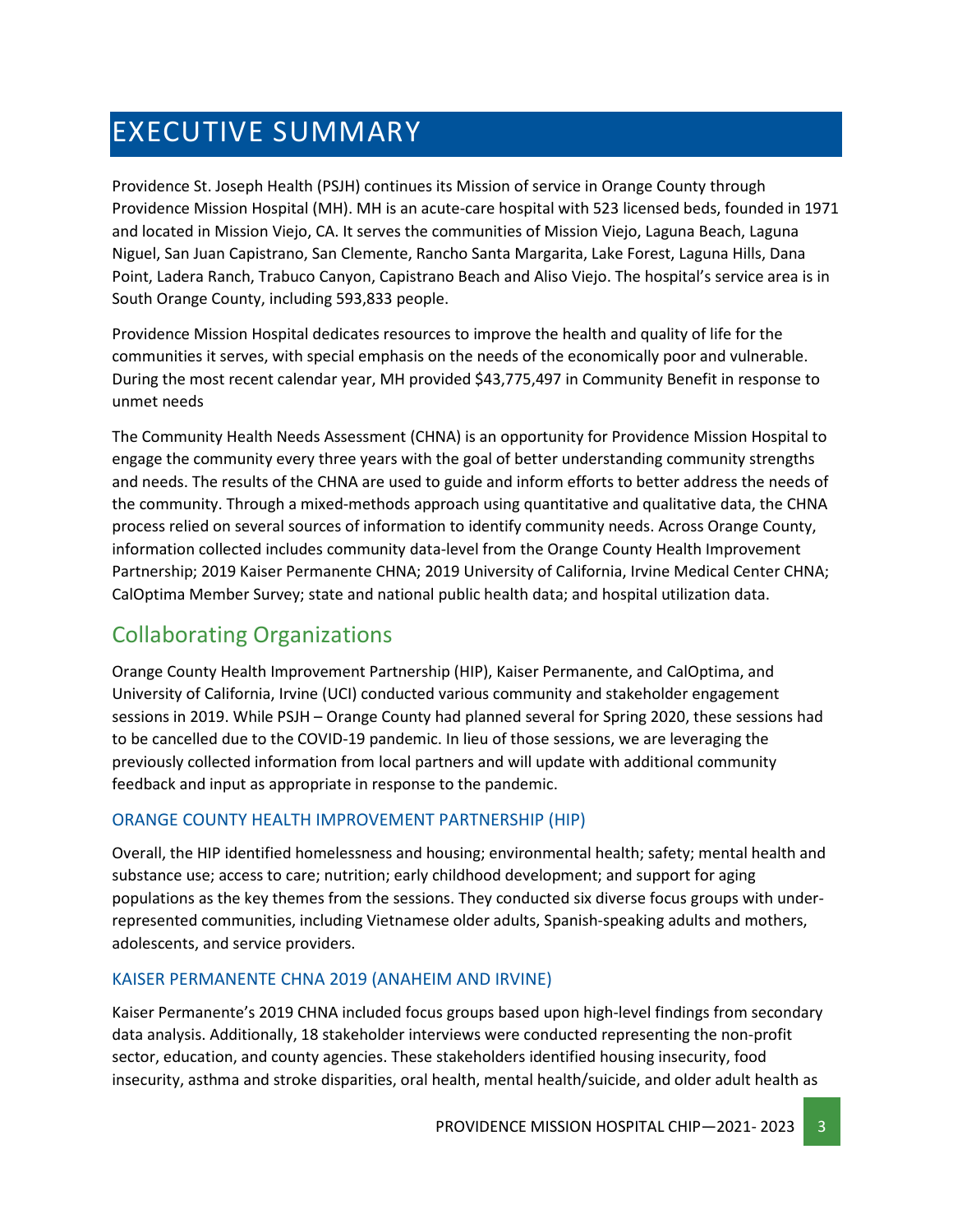key needs. Kaiser Permanente's identified priorities for the service area were access to health care; economic, housing, and food insecurities; mental health and substance use; stroke; and suicide.

#### CALOPTIMA MEMBER SURVEY

CalOptima is a county organized health system that administers health insurance programs for children, adults, seniors with low incomes and people with disabilities. They administered a member survey as part of a comprehensive assessment. The survey reached a wide variety of demographics and included insights into needs beyond members' immediate health care needs, including social determinants of health. The report notes access barriers, lack of awareness of benefits and resources, and negative social and environmental impacts as the key themes identified.

#### UNIVERSITY OF CALIFORNIA, IRVINE CHNA 2019

The UCI CHNA included input from stakeholders gathered in Fall 2018, including Orange County Health Care Agency. Stakeholders were asked to rank order identified health needs. The percentage of responses were presented for those needs with severe or significant impact on the community, had worsened over time, and had a shortage or absence of resources available in the community, and level of importance in the community. Substance use and misuse; mental health; and housing and homelessness were the top ranked priorities.

### <span id="page-3-0"></span>Mission Hospital Community Health Improvement Plan Priorities

As a result of the findings of our 2021 [CHNA](https://www.providence.org/about/annual-report/chna-and-chip-reports) and through a prioritization process aligned with our Mission, resources, and hospital strategic plan, Providence Mission Hospital will focus on the following areas for its 2021-2023 Community Benefit efforts:

#### PRIORITY 1: MENTAL HEALTH/SUBSTANCE USE

Mental Health & Substance Use continues to be a priority across our communities. Mental health challenges can impede people's abilities to realize their potential, cope with stresses, work productively and fruitfully, and make contributions to their communities. We will be focusing on increasing services to South Orange County residents and reducing the rates of substance use among youth in our coastal communities.

#### PRIORITY 2: AFFORDABLE HOUSING & HOMELESSNESS

Affordable housing and homelessness are significant concerns in our communities. Homelessness has a ripple effect throughout the community; It impacts the availability of healthcare resources, crime and safety, the workforce, and the use of tax dollars. Affordable housing benefits our communities and creates stronger outcomes – in employment, health and education. We will be working to reduce chronic homelessness, support the number of persons entering bridge and supportive housing, and strengthen affordable housing policies in the 2021-2028 housing element plans.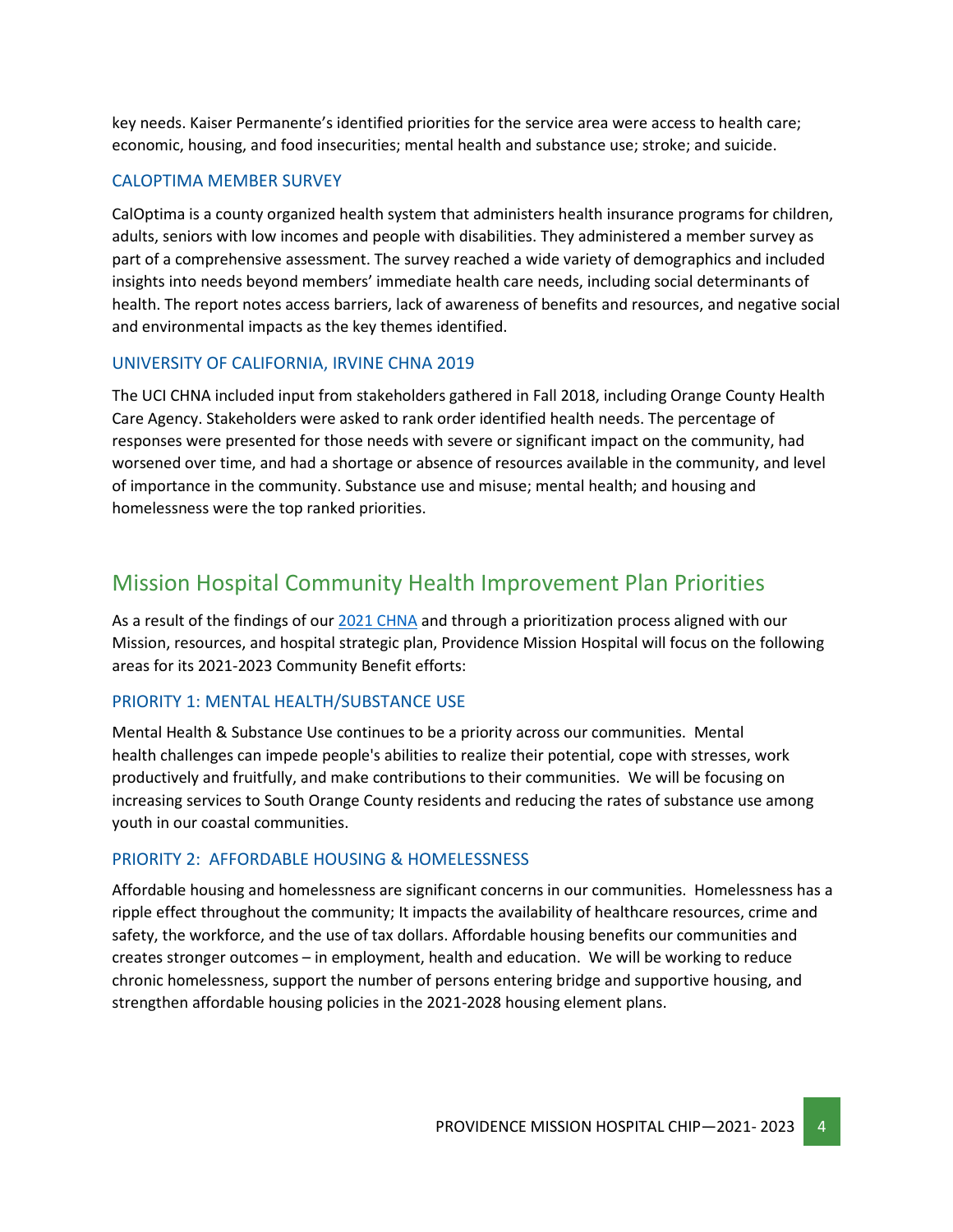#### PRIORITY 3: EQUITY/RACIAL DISPARITIES

We believe that everyone should have a fair and just opportunity to attain their full potential and that no one should be disadvantaged, excluded, or dismissed from achieving that potential based on inherent characteristics such as race, ethnicity, or gender identity. We will be working on strategies that increase inclusion, diversity and equity, both within our organization as well as the broader communities of South Orange County.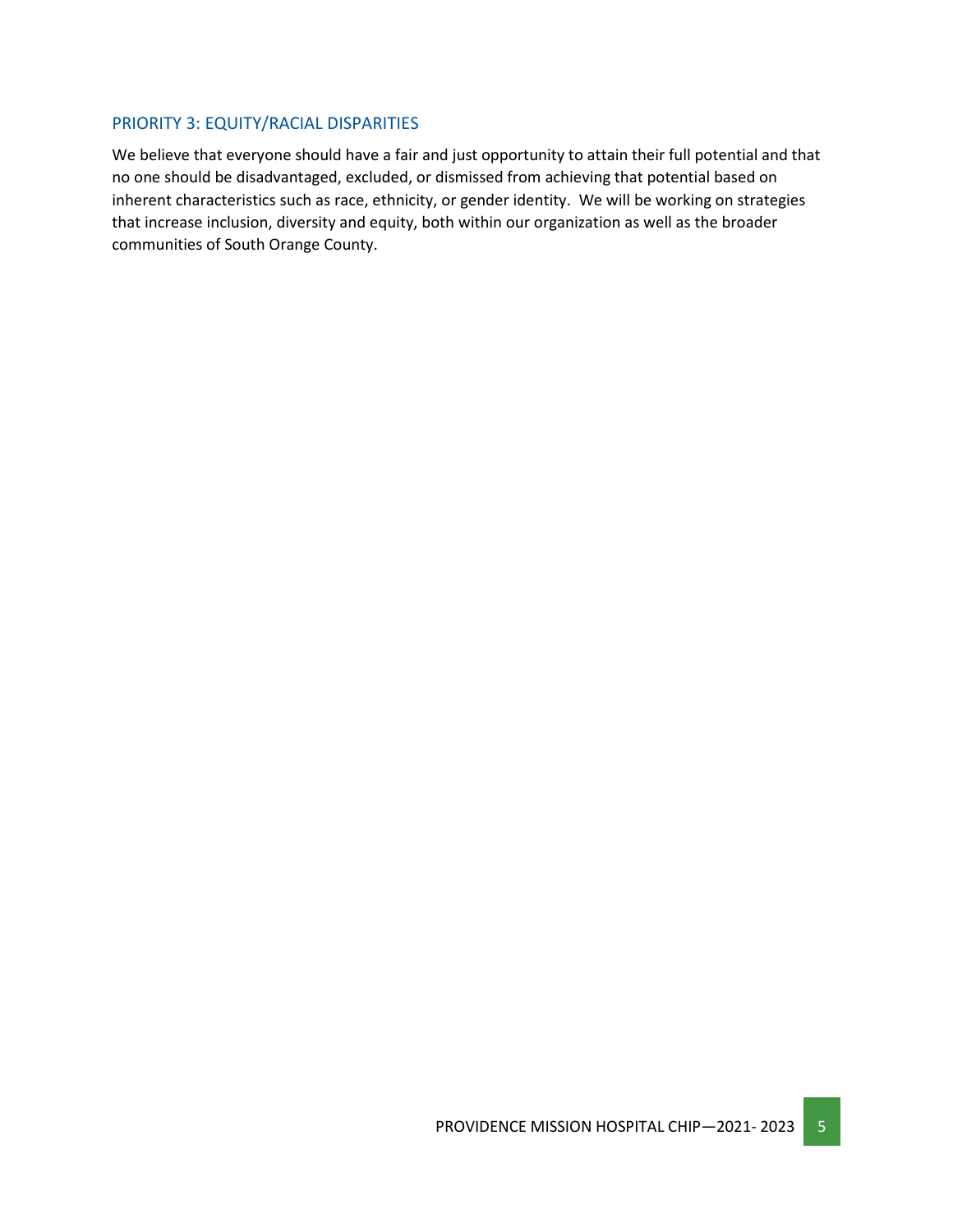# <span id="page-5-0"></span>INTRODUCTION

### <span id="page-5-1"></span>Who We Are

| <b>Our Mission</b> | As expressions of God's healing love, witnessed through the ministry of Jesus,<br>we are steadfast in serving all, especially those who are poor and vulnerable. |
|--------------------|------------------------------------------------------------------------------------------------------------------------------------------------------------------|
| <b>Our Vision</b>  | Health for a Better World.                                                                                                                                       |
| <b>Our Values</b>  | Compassion — Dignity — Justice — Excellence — Integrity                                                                                                          |

Providence Mission Hospital, an acute-care hospital founded in 1971 by a group of physicians, partnered in 1993 with Children's Hospital of Orange County (CHOC) to provide pediatric services. In 1994, the hospital became a member of St. Joseph Health. In 2009, Mission Hospital acquired South Coast Medical Center in Laguna Beach. In 2016 Mission Hospital joined the Providence family of 51 hospitals. Mission Hospital has two locations, one in Mission Viejo and the other in Laguna Beach, California. It has 523 licensed beds, of which 296 are currently available. Mission Hospital has a staff of more than 2,000 and professional relationships with more than 1,300 local physicians. Major programs and services offered to the community include a Level II Trauma Center, cardiac care, critical care, diagnostic imaging, emergency medicine, and obstetrics.

### <span id="page-5-2"></span>Our Commitment to Community

Providence Mission Hospital dedicates resources to improve the health and quality of life for the communities it serves, with special emphasis on the needs of the economically poor and vulnerable. During Calendar Year 2020, MH provided \$43,775,497 in Community Benefit<sup>1</sup> in response to unmet needs and to improve the health and well-being of those we serve in South Orange County. This total included Financial Assistance at cost, and other cost of care, in addition to strategic community investment addressing community need.

### <span id="page-5-3"></span>Health Equity

At Providence St. Joseph Health, we acknowledge that all people do not have equal opportunities and access to living their fullest, healthiest lives due to systems of oppression and inequities. We are committed to ensuring health equity for all by addressing the underlying causes of racial and economic inequities and health disparities. Our Vision is "Health for a Better World," and to achieve that we believe we must address not only the clinical care factors that determine a person's length and quality of life, but also the social and economic factors, the physical environment, and the health behaviors that all play an active role in determining health outcomes.

To ensure that equity is foundational to our CHIP, we have developed an equity framework that outlines the best practices that each of our hospitals will implement when completing a CHIP. These practices include, but are not limited to the following: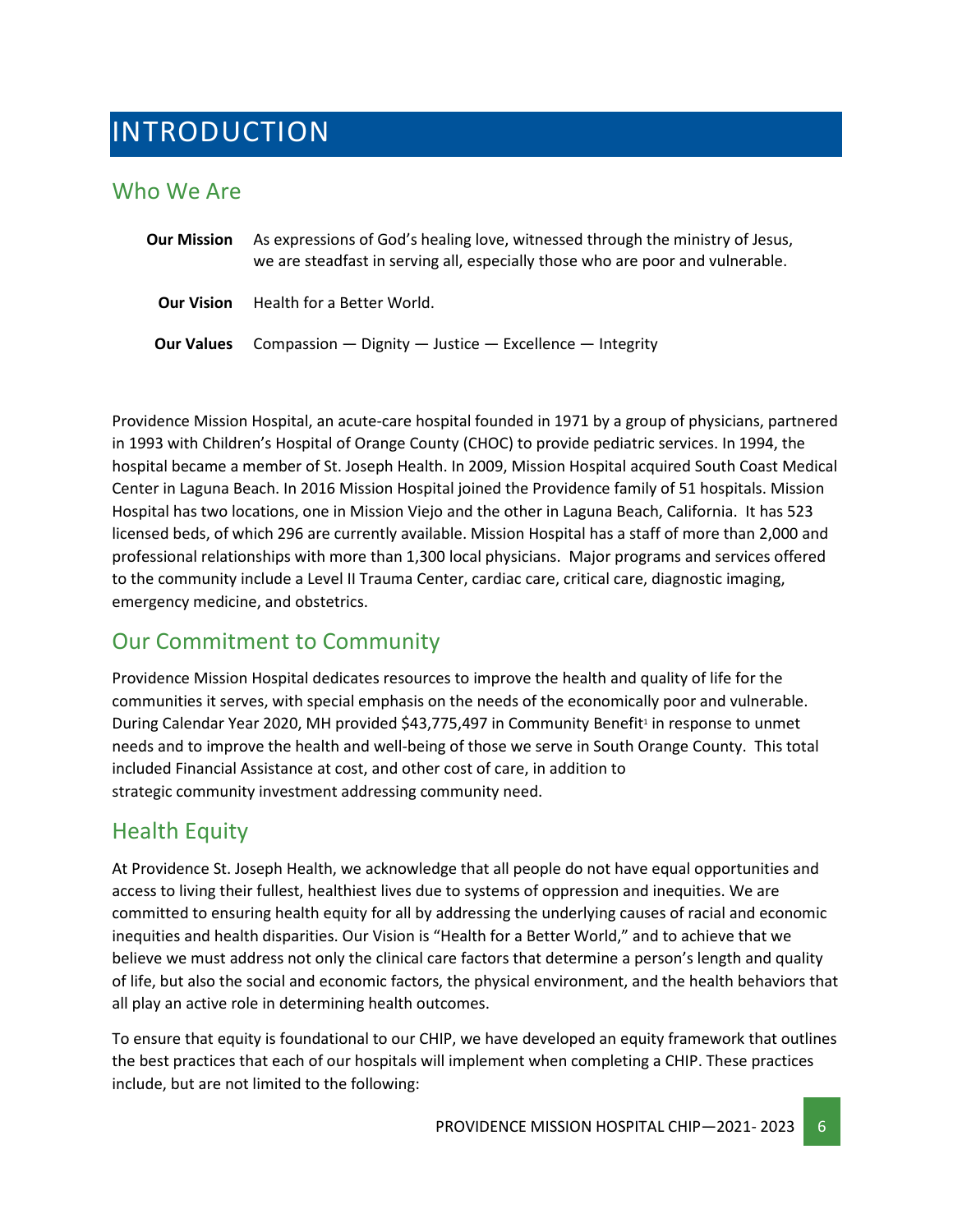*Figure 1. Best Practices for Centering Equity in the CHIP*



Address root causes of inequities by utilizing evidence-based and leading practices

Explicitly state goal of reducing health disparities and social inequities



Reflect our values of justice and dignity



Leverage community strengths

### <span id="page-6-0"></span>Community Benefit Governance

Providence Mission Hospital demonstrates organizational commitment to the community benefit process through the allocation of staff time, financial resources, participation and collaboration with community partners. The Director of Community Health Investment is responsible for coordinating implementation of State and Federal 501r requirements.

A charter approved in 2007 and revised in 2020 established the formation of the MH Community Health Committee. The role of the Community Health Committee is to support the MH Community Ministry Board in overseeing community benefit issues. The Committee acts in accordance with a Boardapproved charter. The Community Health Committee is charged with developing policies and programs that address identified needs in the service area particularly for underserved populations, overseeing development and implementation of the Community Health Needs Assessment (CHNA) and Community Health Improvement Plan (CHIP), and overseeing and directing the Community Benefit (CB) activities.

The Community Health Committee has a minimum of eight members including three members of the Board of Trustees. Current membership includes four members of the Community Ministry Board and seven community members. A majority of members have knowledge and experience with the populations most likely to have disproportionate unmet health needs. The Community Health Committee generally meets quarterly.

#### ROLES AND RESPONSIBILITIES

#### *Senior Leadership*

• Chief Executive and senior leaders including the hospital's Chief Mission Integration Officer, are directly accountable for CB performance.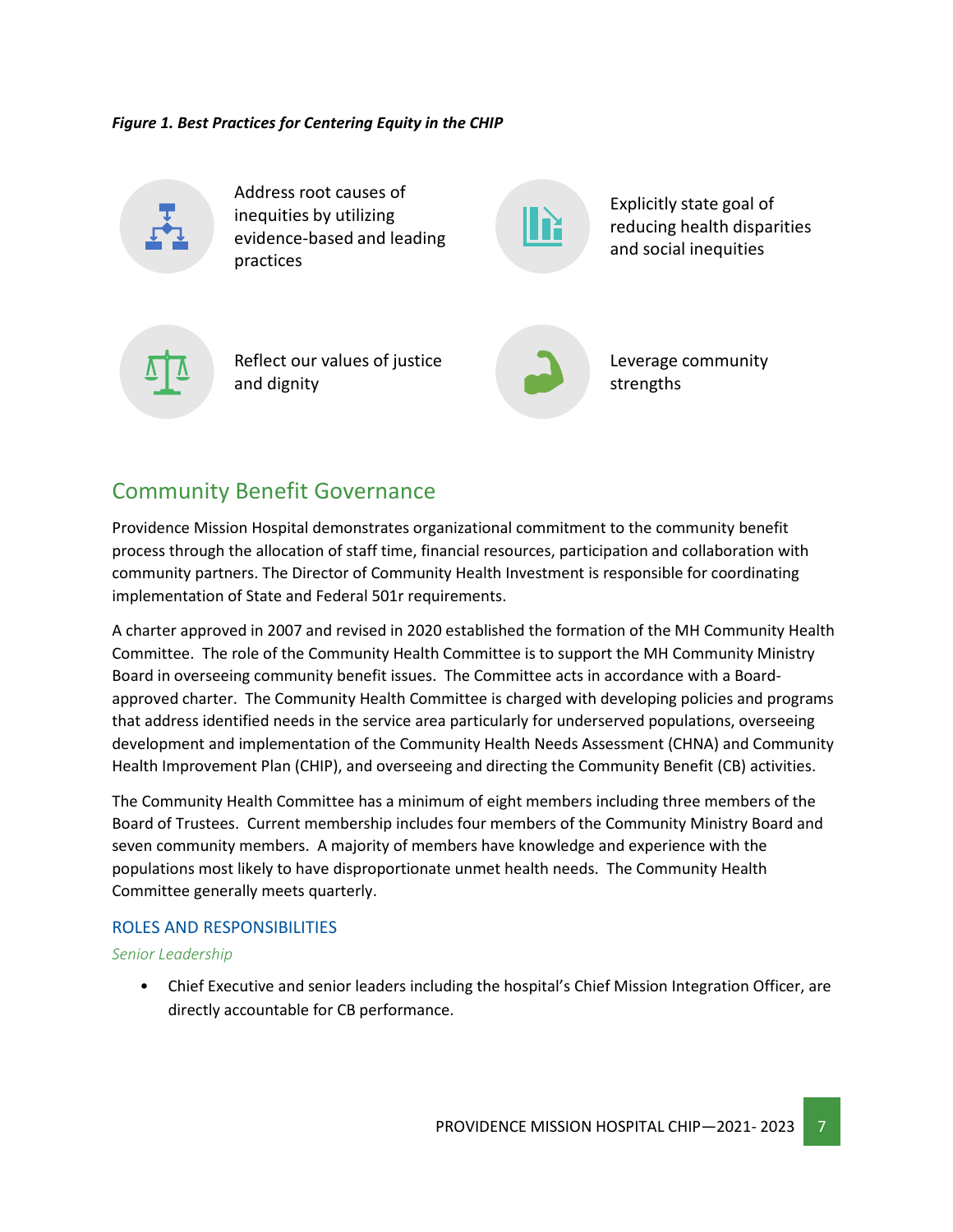#### *Community Health Committee (CHC)*

- The purpose of the Community Health Committee is to oversee and advise upon the Providence Mission Hospital commitment to serve and address our community's health needs. The committee will ensure that Mission Hospital's ("Providence") Mission and Core Values are fulfilled and integrated through our service and investment in the community and that we pay special attention to poor and vulnerable populations in South Orange County.
- The Committee provides recommendations to the local ministry board regarding budget, program targeting and program continuation or revision.

#### *Community Health (CH) Department*

- Manages CB efforts and coordination between CH and Finance departments on reporting and planning.
- Manage data collection, program tracking tools and evaluation.
- Develops specific outreach strategies to access identified Disproportionate Unmet Health Needs (DUHN) populations.
- Coordinates with clinical departments to reduce inappropriate ER utilization.
- Advocates for CB to senior leadership and invests in programs to reduce health disparities.

#### *Local Community*

- Partnership to implement and sustain collaborative activities.
- Formal links with community partners.
- Provide community input to identify community health issues.
- Engagement of local government officials in strategic planning and advocacy on health-related issues on a city, county or regional level.

# <span id="page-7-0"></span>Planning for the Uninsured and Underinsured

Our Mission is to provide quality care to all our patients, regardless of ability to pay. We believe that no one should delay seeking needed medical care because they lack health insurance. That is why Providence Mission Hospital has a Financial Assistance Program (FAP) that provides free or discounted services to eligible patients.

One way Providence Mission Hospital informs the public of FAP is by posting notices. Notices are posted in high volume inpatient and outpatient service areas. Notices are also posted at locations where a patient may pay their bill. Notices include contact information on how a patient can obtain more information on financial assistance as well as where to apply for assistance. These notices are posted in English and Spanish and any other languages that are representative of 5% or greater of patients in the hospital's service area. All patients who demonstrate lack of financial coverage by third party insurers are offered an opportunity to complete the Patient Financial Assistance Application and are offered information, assistance, and referral as appropriate to government sponsored programs for which they may be eligible. For information on our Financial Assistance Program click <https://www.providence.org/obp/ca>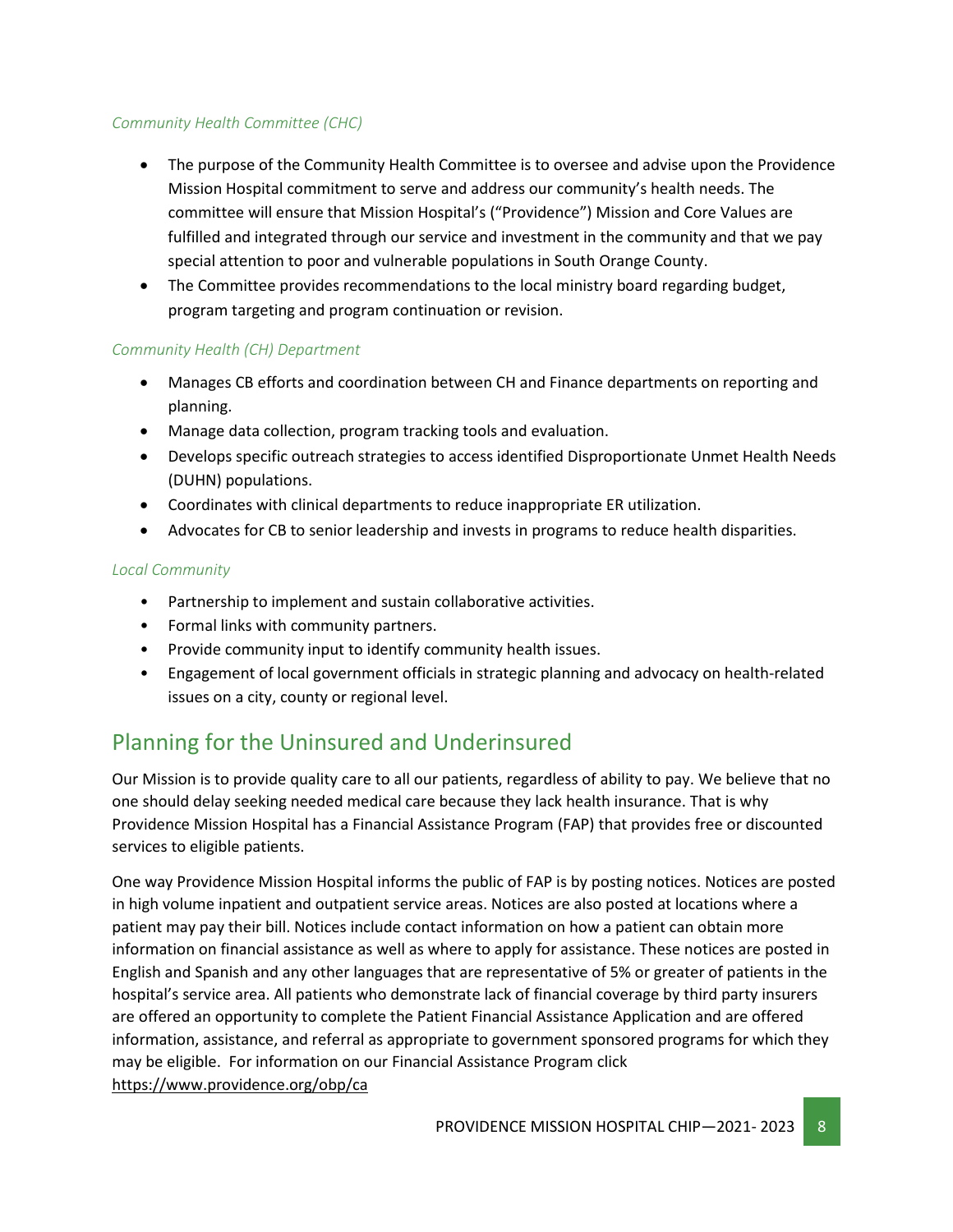# <span id="page-8-0"></span>OUR COMMUNITY

# <span id="page-8-1"></span>Description of Community Served

The community served by Mission Hospital is based upon geographic access and other area hospitals, as well as patient ZIP Codes. The service area for Mission Hospital was defined using census tracts inside South Orange County.  In total there are 109 census tracts within the service area of Mission Hospital and includes a population of approximately 590,000 people. The population in Mission Hospital's total service area makes up 18% of Orange County.



#### **Figure 2. Providence Mission Hospital's Total Service Area**

Of the over 590,000 permanent residents in the total service area, roughly 42% live in the high need area, defined by lower life expectancy at birth, lower high school graduation rates, and more households at or below 200% FPL compared to census tracts in the total service area. For reference, in 2020, 200% FPL represents an annual household income of \$52,400 or less for a family of four. These households are more likely to regularly make spending tradeoffs regarding utilities, rent, groceries, medicine, and other basic expenses.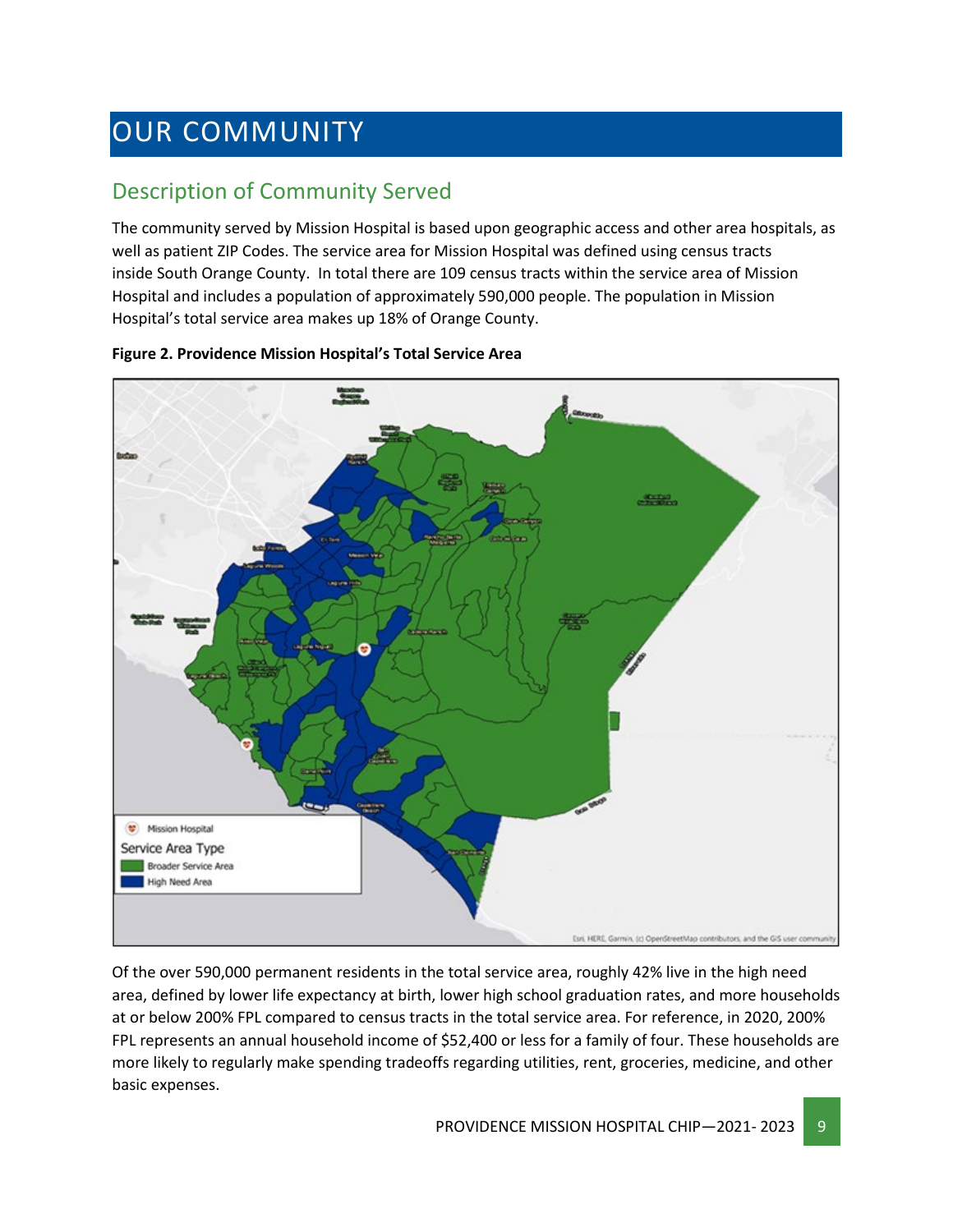### <span id="page-9-0"></span>Community Demographics

#### POPULATION AND AGE DEMOGRAPHICS

The population in Mission Hospital's total service area makes up 18% of Orange County. The male-tofemale distribution is roughly equal across the geographies. The high need service area has a higher percentage of people over the age of 65 and between ages 18 and 34. People ages 35 to 54 and under the age of 18 are less likely to live in high need census tracts.

#### POPULATION BY RACE AND ETHNICITY

Individuals identifying as Hispanic had a higher percentage living in high need service areas, 27.3% versus the broader service area, 15.2%. The same was noted for individuals identifying as "other" race, 10.5% versus 4.0%.

People identifying as white were less likely to live in high need census tracts, 71% lived in high need service areas, and 76.8% in the broader community.

#### SOCIOECONOMIC INDICATORS

#### *Table 1. Income Indicators for Orange County Service Area*

| <b>Indicator</b>                                                                                                                                                     | <b>Broader</b><br><b>Service Area</b> | <b>High Need</b><br><b>Service Area</b> | Orange<br>County |
|----------------------------------------------------------------------------------------------------------------------------------------------------------------------|---------------------------------------|-----------------------------------------|------------------|
| <b>Median Income</b><br>Data Source: American Community Survey<br>Year: 2019                                                                                         | \$126,947                             | \$85,526                                | \$88,453         |
| <b>Percent of Renter Households with</b><br><b>Severe Housing Cost Burden</b><br>Data Source: American Community Survey<br>Year: Estimates based on 2013 - 2017 data | 25.4%                                 | 30.3%                                   | 28.0%            |

The high need service area's median household income is approximately \$40,000 *less than* that of the broader service area, and \$3,000 *less than* the Orange County overall.

Severe housing cost burden is defined as households that spend 50% or more of their income on housing costs. In the high need service area, 30% of renter households are severely housing cost burdened. Within the total service area there are census tracts in which over 50% of households are experiencing severe housing cost burden.

**Full demographic and socioeconomic information for the service area can be found in the 2021 [CHNA](https://www.providence.org/about/annual-report/chna-and-chip-reports) for Mission Hospital.**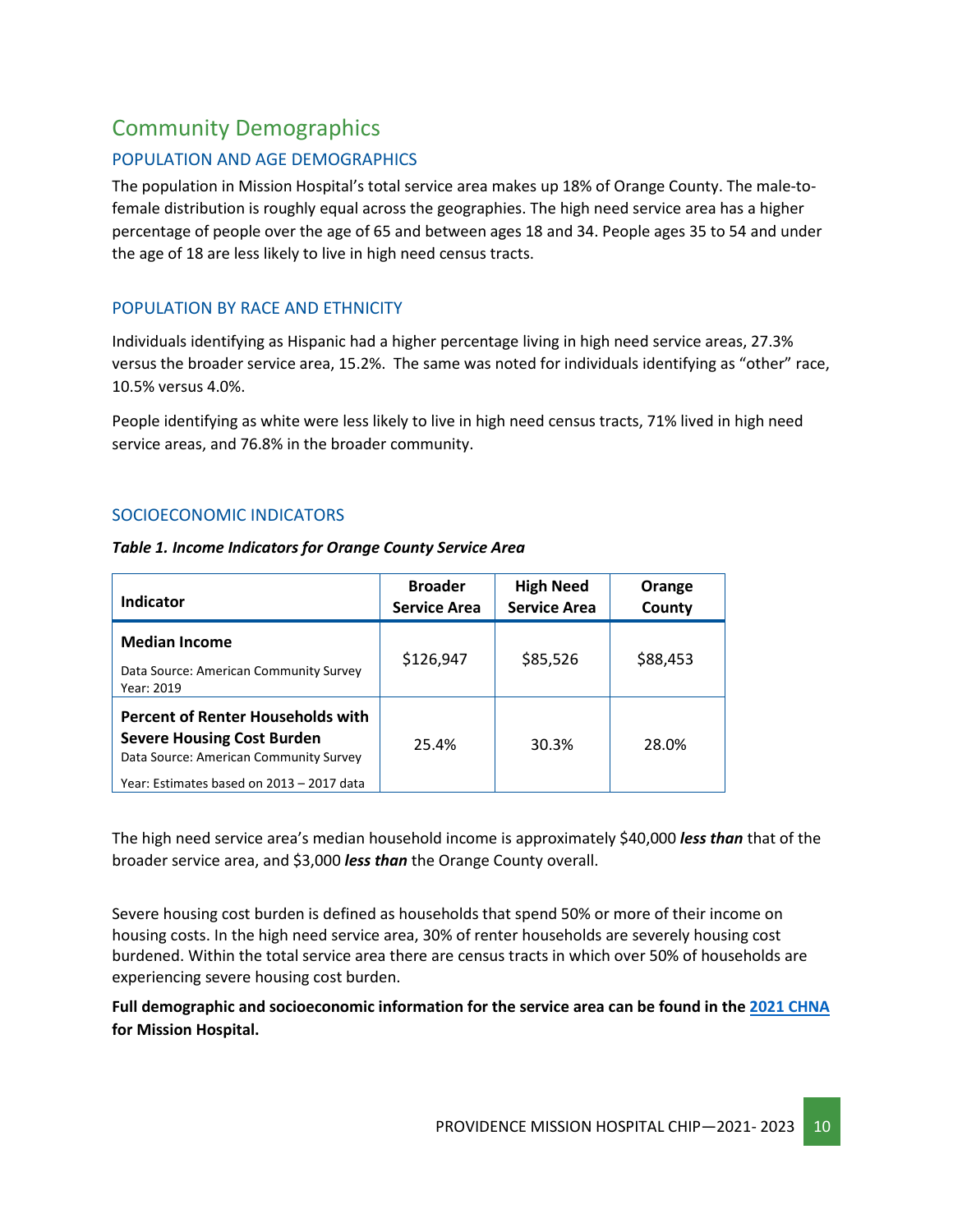# <span id="page-10-0"></span>COMMUNITY NEEDS AND ASSETS ASSESSMENT PROCESS AND RESULTS

### <span id="page-10-1"></span>Summary of Community Needs Assessment Process and Results

Improving the health of our communities is foundational to our Mission and deeply rooted in our heritage and purpose. Our Mission calls us to be steadfast in serving all, with a special focus on our most economically poor and vulnerable neighbors. This core belief drives the programs we build, investments we make, and strategies we implement.

Knowing where to focus our resources starts with our Community Health Needs Assessment (CHNA), an opportunity in which we engage the community every three years to help us identify and prioritize the most pressing needs, assets, and opportunities. The 2021 CHNA was approved by the MH Community Health Committee on May 11, 2021.

# <span id="page-10-2"></span>Significant Community Health Needs Prioritized

Through a collaborative process engaging Community Health Committee members and the Director of Community Health Investment, the hospital worked from a list of the thirteen (13) health and social needs identified by data from the Orange County Health Improvement Partnership, 2019 Kaiser Permanente CHNA, 2019 University California, Irvine Medical Center CHNA, CalOptima Member Survey, morbidity and mortality data; and hospital-level data. Staff developed a point system to assign each of the thirteen (13) identified needs to gain perspective and develop a hierarchy of which top needs have the potential to offer the highest impact in the High Desert. Each need was listed, and assessed based on the following:

- Trend over time (Getting "Worse" or "Better")
- Impact on low-income or communities of color ("Very High" to "Very Low")
- Are "High Need Areas" worse off than state averages? ("Yes" or "No")
- Opportunity for Impact ("Low" to "Very High")
- Alignment with System Priorities ("Yes" or "No")
- Community Vital Signs Priority ("Yes" or "No")
- Attorney General Requirement ("Yes" or "No")

Based upon the scoring system and discussion, MH's Community Health Committee identified the following priorities:

#### PRIORITY 1: MENTAL HEALTH/SUBSTANCE USE

Mental Health & Substance Use continues to be a priority across our communities. Mental health challenges can impede people's abilities to realize their potential, cope with stresses, work productively and fruitfully, and make contributions to their communities. We will be focusing on increasing services to South Orange County residents and reducing the rates of substance use among youth in our coastal communities.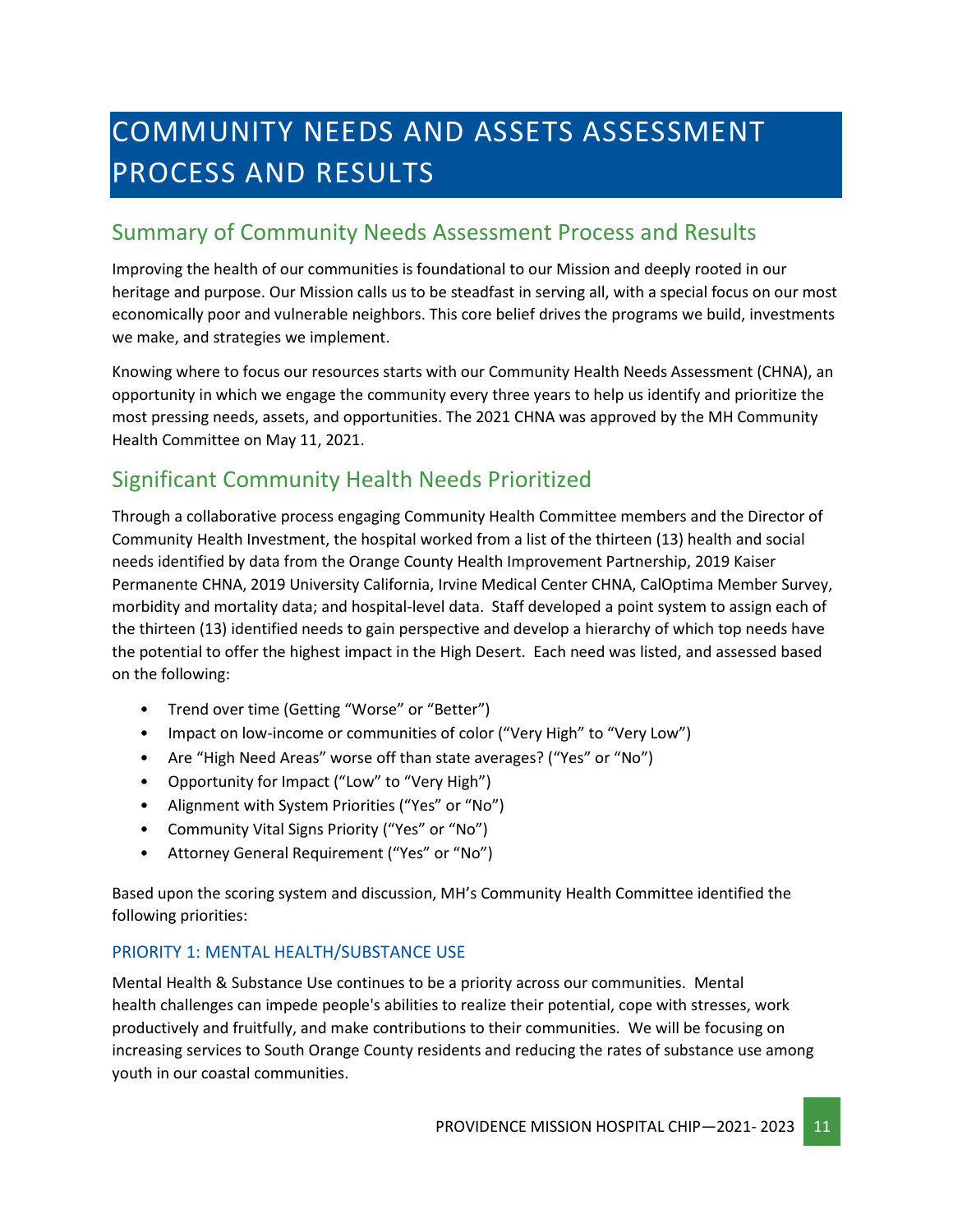#### PRIORITY 2: AFFORDABLE HOUSING & HOMELESSNESS

Affordable housing and homelessness are significant concerns in our communities. Homelessness has a ripple effect throughout the community; It impacts the availability of healthcare resources, crime and safety, the workforce, and the use of tax dollars. Affordable housing benefits our communities and creates stronger outcomes – in employment, health and education. We will be working to reduce chronic homelessness, support the number of persons entering bridge and supportive housing, and strengthen affordable housing policies in the 2021-2028 housing element plans.

#### PRIORITY 3: EQUITY/RACIAL DISPARITIES

We believe that everyone should have a fair and just opportunity to attain their full potential and that no one should be disadvantaged, excluded, or dismissed from achieving that potential based on inherent characteristics such as race, ethnicity or gender identity. We will be working on strategies that increase inclusion, diversity and equity, both within our organization as well as the broader communities of South Orange County.

### <span id="page-11-0"></span>Needs Beyond the Hospital's Service Program

No hospital facility can address all of the health needs present in its community. We are committed to continue our Mission through Community Health Investment Programs and by funding other nonprofits through the Community Partnership Fund. Organizations that receive funding provide specific services and resources to meet the identified needs of underserved communities throughout Mission Hospital service areas.

The following community health needs identified in the ministry CHNA will not be addressed and an explanation is provided below:

- **Cancer:** Given other priorities, this issue was not selected.
- **Diabetes:** Local Federally Qualified Health Centers provide primary medical care to residents with low incomes who have diabetes.
- **Early Childhood Education:** Given other priorities, resource constraints, and lack of expertise to offer this program, this issue was not selected.
- **Economic Mobility:** Given other priorities, resource constraints and lack of expertise to offer this program, this issue was not selected.
- **Environment/Climate:** [Providence St. Joseph Health has committed to being](https://www.providence.org/about/community-partnerships/work-we-do/government-affairs-and-social-responsibility/environmental-stewardship/our-commitment-to-environmental-transformation) carbon negative by [2030.](https://www.providence.org/about/community-partnerships/work-we-do/government-affairs-and-social-responsibility/environmental-stewardship/our-commitment-to-environmental-transformation) This effort will involve all hospital staff. The Regional Director, Community Health Investment has been appointed to the System Environmental Justice Work Group
- **Food Security:** Given other priorities raised during our most recent CHNA, this need became a lower priority compared to others when reviewing the impact Mission Hospital could have to resolve this issue.
- **Health Care Access**: Local Federally Qualified Health Centers provide primary care services to residents of South Orange County with low incomes. We will maintain many of the programs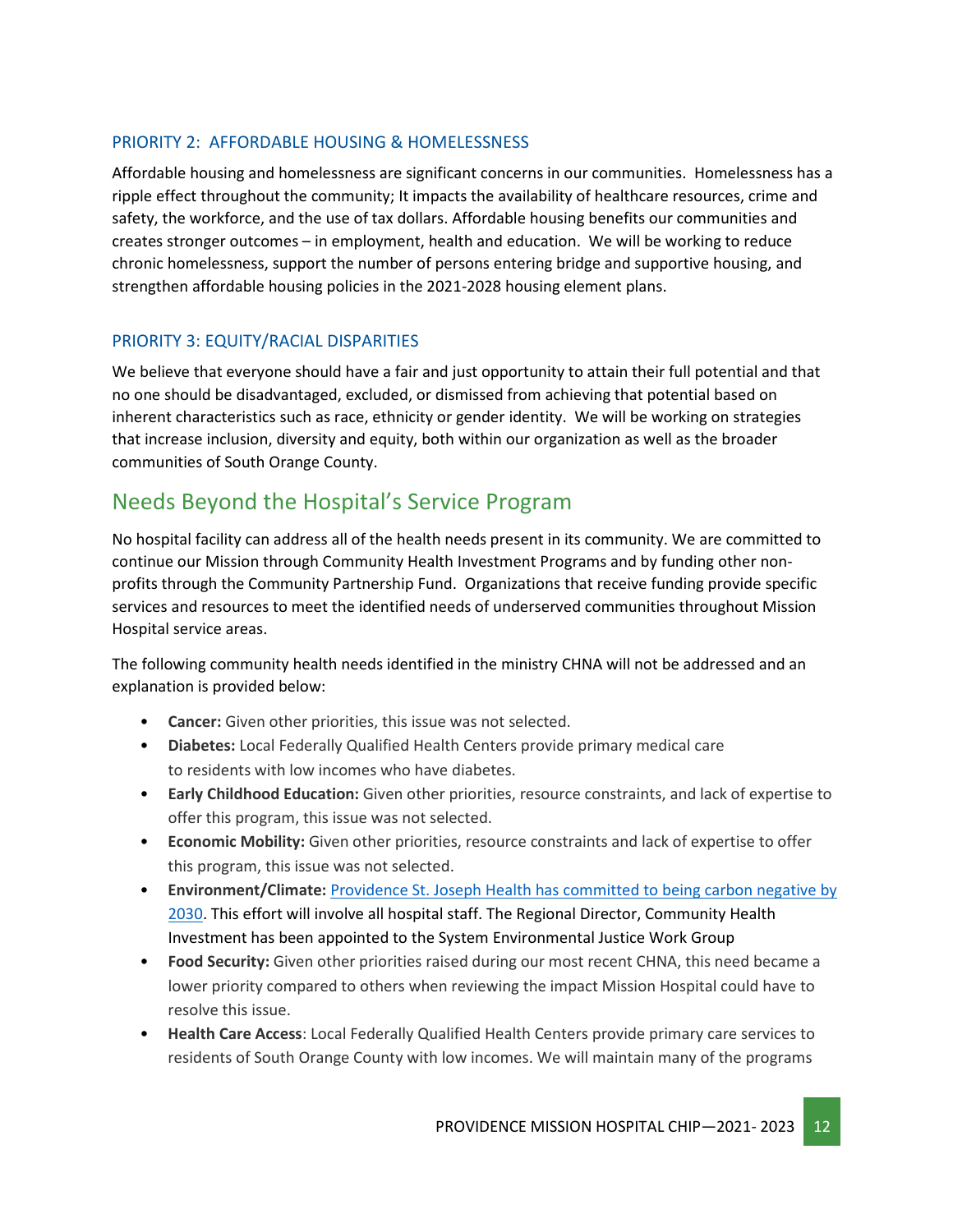currently in place through Community Health Investment to continue supporting access to care such as health insurance enrollment, care navigation and medical transportation services.

- **Obesity:** Given other priorities raised during our most recent CHNA, this issue became a lower priority compared to others.
- **Safety:** Given other priorities raised during our most recent CHNA, this issue became a lower priority compared to others.
- **Senior Health:** Given other priorities raised during our most recent CHNA, this issue became a lower priority compared to others.

In addition, Mission Hospital will collaborate with local organizations that address the aforementioned community needs to coordinate care and referrals to address these unmet needs.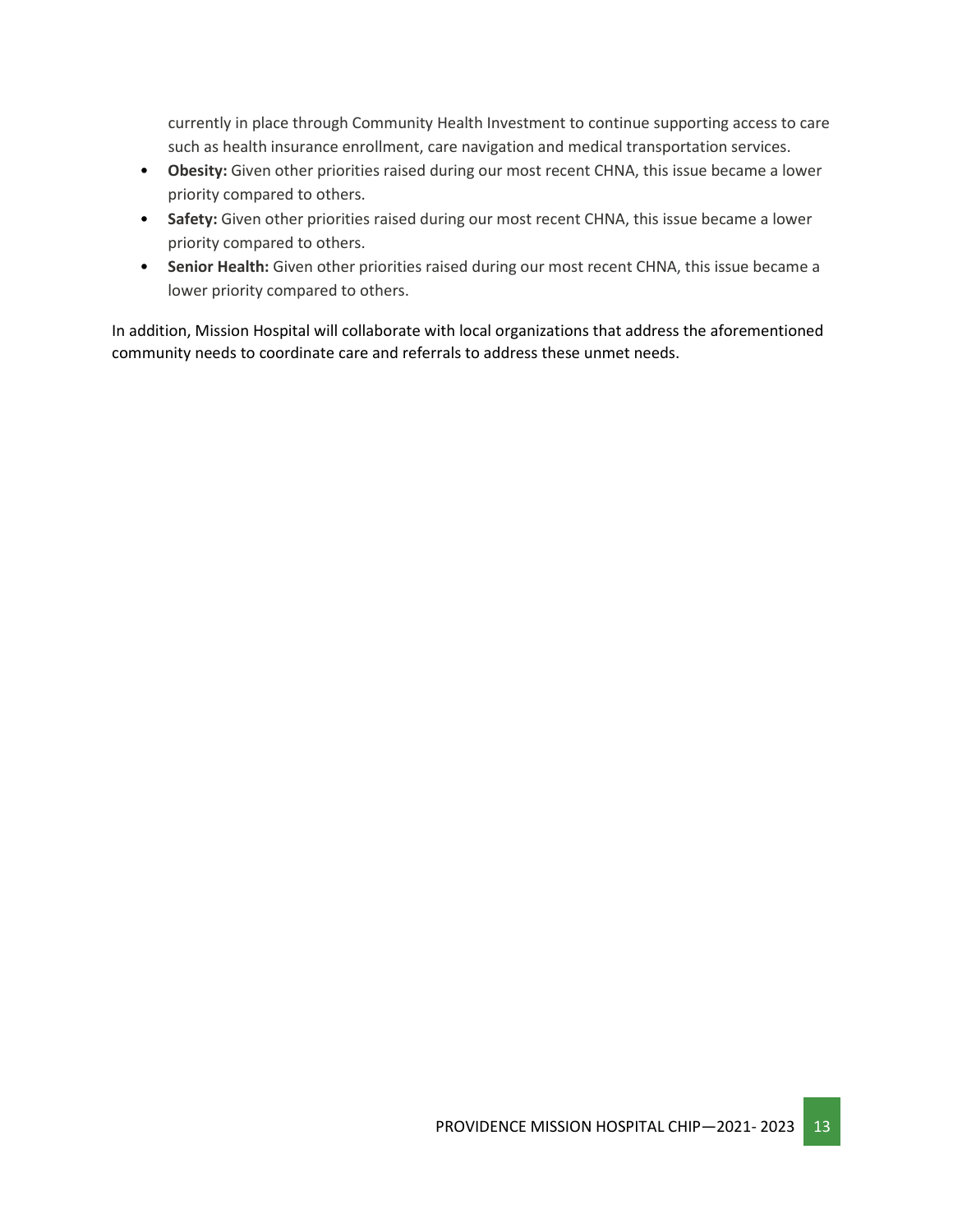# <span id="page-13-0"></span>COMMUNITY HEALTH IMPROVEMENT PLAN

### <span id="page-13-1"></span>Summary of Community Health Improvement Planning Process

Providence Mission Hospital developed a three-year Community Health Improvement Plan (CHIP) to respond to these prioritized needs in collaboration with community partners, considering resources, community capacity, and core competencies.

The Regional Director and local Program Director developed strategies based on insight from the quantitative and qualitative data as well as local Community Health Investment caregivers, and input and feedback were provided by the Community Health Committee. The 2021-2023 CHIP was approved on November 9, 2021 and made publicly available no later than December 28, 2021.

The 2021-2023 Community Health Improvement Plan (CHIP) process was impacted by the SARS-CoV-2 virus and COVID-19, which has impacted all our communities. While we have focused on crisis response, it has required a significant re-direction of resources and reduced community engagement in the CHIP process.

This CHIP is currently designed to address the needs identified and prioritized through the 2019 CHNA, though COVID-19 will have substantial impacts on our community needs. These impacts are likely to exacerbate some of the needs identified, and cause others to rise in level of priority. While this is a dynamic situation, we recognize the greatest needs of our community will change in the coming months, and it is important that we adapt our efforts to respond accordingly. We are committed to supporting, strengthening, and serving our community in ways that align with our Mission, engage our expertise, and leverage our Community Benefit dollars in the most impactful ways.

Providence Mission Hospital anticipates that implementation strategies may change and therefore, a flexible approach is best suited for the development of its response to the CHNA. For example, certain community health needs may become more pronounced and require changes to the initiatives identified by Providence Mission Hospital in the enclosed CHIP.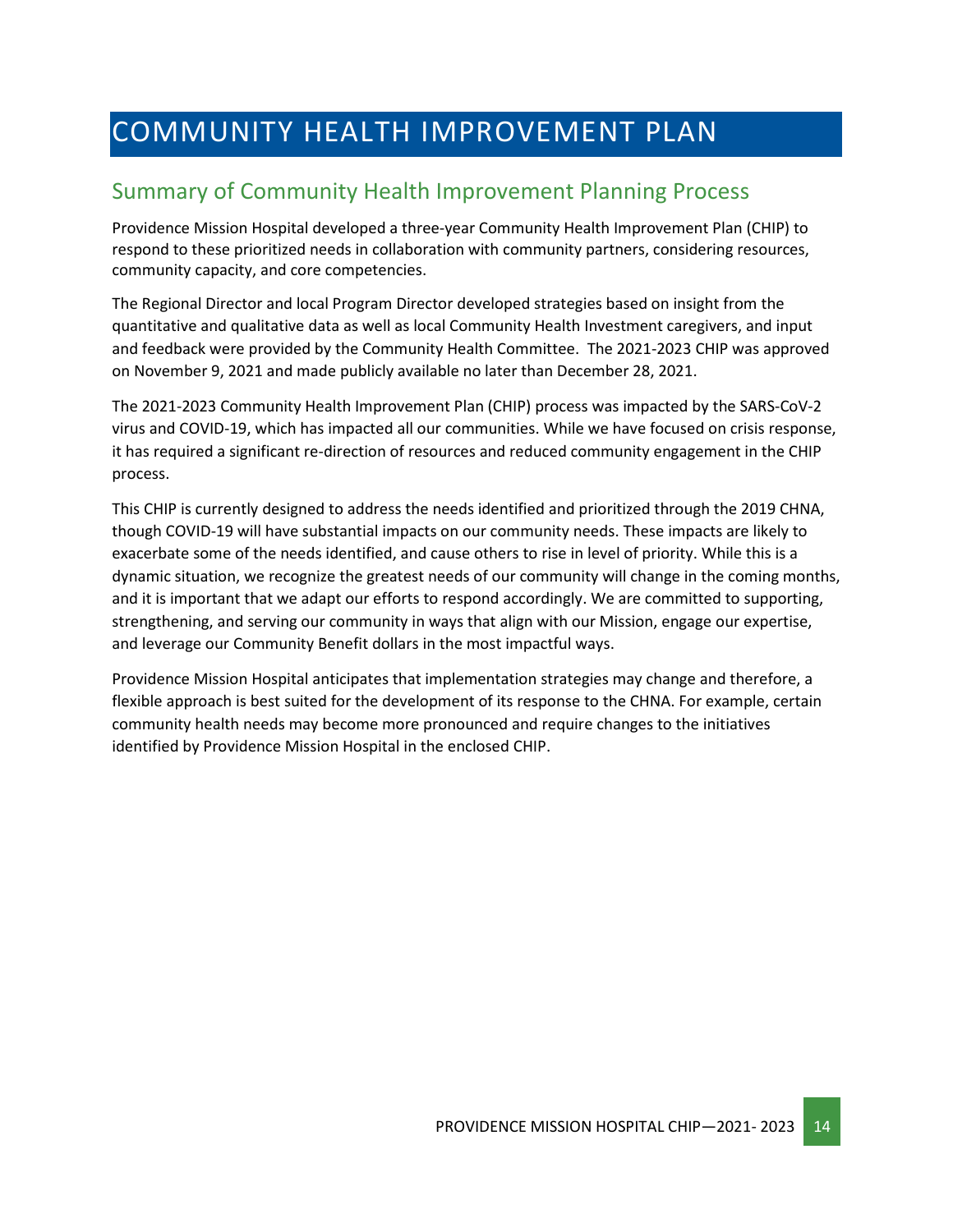# <span id="page-14-0"></span>Addressing the Needs of the Community: 2021- 2023 Key Community Benefit Initiatives and Evaluation Plan

#### COMMUNITY NEED ADDRESSED #1: MENTAL HEALTH/SUBSTANCE USE

#### *Population Served*

This initiative will focus primarily on our under-resourced residents in South Orange County

#### *Long-Term Goal(s)/ Vision*

To ensure equitable access to high-quality, culturally responsive, and linguistically appropriate mental health services, especially for populations with low incomes.

*Outcome measure(s) for our 3-year plan*

- Increase the number of residents who are active on Each Mind Matters social media campaign (FY20 Baseline: 12,898)
- Reduce the percent of 9th and 11th graders who report using alcohol or other drugs within the last 30 days (CY19 Baseline:  $9<sup>th</sup>$  grade 14% and 11<sup>th</sup> grade 28%)
- Increase percent of surveyed residents who report finding the community 'caring / sympathetic' to people with mental illness (FY20 Baseline: 77%)
- Increase the number of unique clients participating in mental health services (e.g. therapeutic therapy, case management, medication management, psychoeducational and, or support groups) offered through the Community Health Investment Department (CY19 Baseline: 430)

#### *Table 2. Strategies and Strategy Measures for Addressing Mental Health Challenges and Youth Substance Use*

|    | <b>Strategy</b>                                                                                                                                           | Population<br><b>Served</b>                                | <b>Strategy Measure</b>                                 | <b>Baseline</b>       | 2023<br><b>Target</b> |
|----|-----------------------------------------------------------------------------------------------------------------------------------------------------------|------------------------------------------------------------|---------------------------------------------------------|-----------------------|-----------------------|
| 1. | Increase # of unique<br>clients participating<br>in therapeutic,<br>psychoeducational,<br>psychiatric, case<br>management or<br>support group<br>services | Residents with<br>low incomes in<br>South Orange<br>County | # of unique clients receiving<br>mental health services | 430 in<br><b>CY19</b> | 550                   |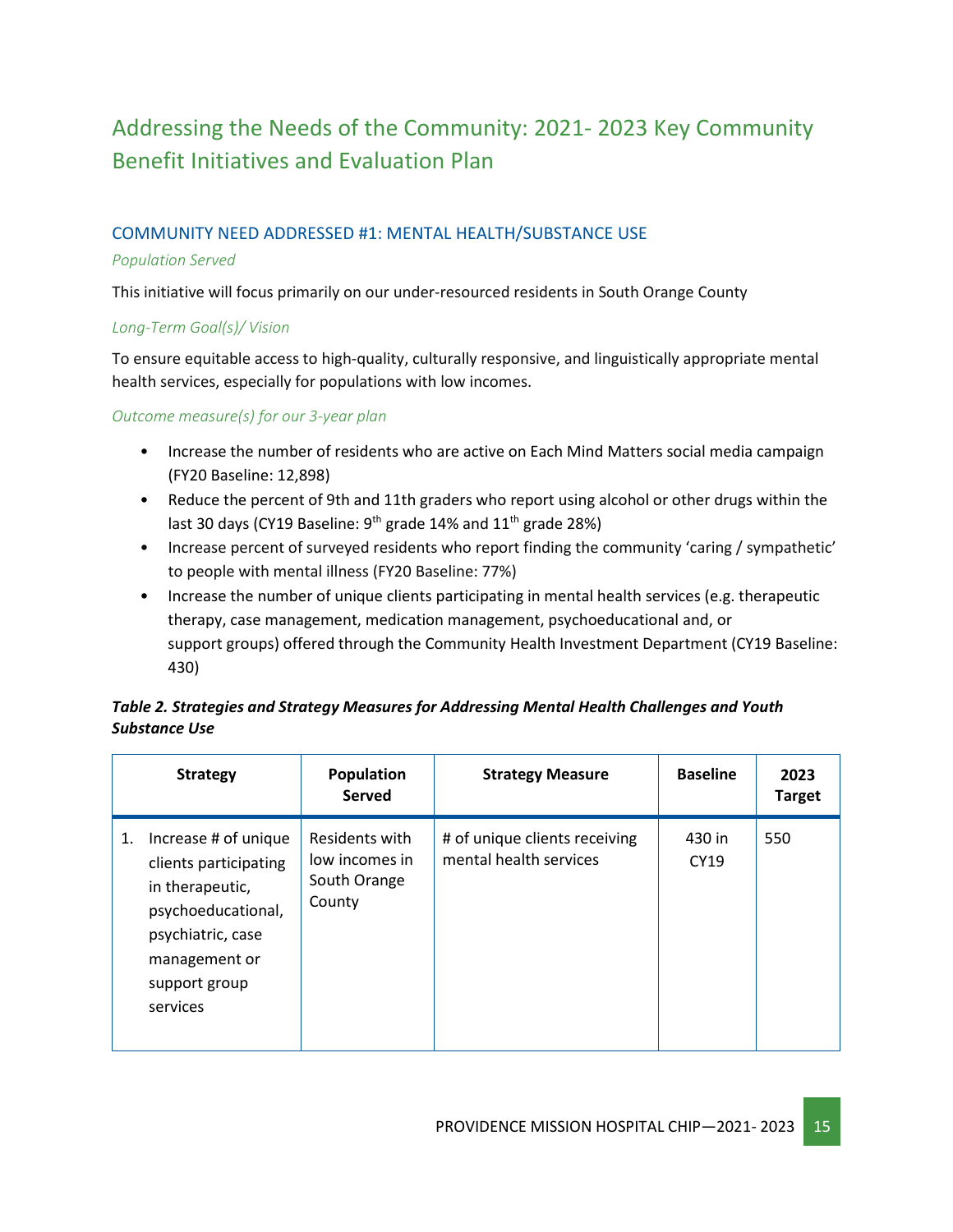| 2. | Demonstrate<br>measurable<br>benefit through<br>improvement in<br>PHQ-9 pre- and<br>post-scores, and<br>accomplish all or | <b>Residents</b><br>engaged in<br>therapy                           | For clients with $> 6$ therapy<br>sessions, increase % of adults<br>with PHQ-9 $\geq$ 10 who<br>improve their score by >5<br>points at discharge       | 78% in<br><b>FY20</b>                | 85%                     |
|----|---------------------------------------------------------------------------------------------------------------------------|---------------------------------------------------------------------|--------------------------------------------------------------------------------------------------------------------------------------------------------|--------------------------------------|-------------------------|
|    | some treatment<br>plan goals                                                                                              |                                                                     | increase % of therapy clients<br>who meet some or all<br>treatment plan goals                                                                          | 64% in<br><b>FY20</b>                | 85%                     |
| 3. | Increase the<br>engagement of Each<br>Mind Matters /<br>Promise to<br>Talk campaign                                       | Residents with<br>low incomes,<br>particularly Spa<br>nish speaking | Increase # of encounters<br>made for mental health<br>stigma reduction.                                                                                | 12,898 in<br><b>FY20</b>             | 20000                   |
|    |                                                                                                                           |                                                                     | Increase percent of surveyed<br>residents who report finding<br>the community 'caring /<br>sympathetic' to people with<br>mental illness               | 77%<br>in FY20                       | 79%                     |
| 4. | Increase adult and<br>youth knowledge of<br>the harms related to                                                          | Youth, parents,<br>educators, and<br>youth-                         | # unique people served<br># encounters                                                                                                                 | 4,000                                | 4,400                   |
|    | youth AOD use and<br>increase knowledge<br>of substance use<br>prevention<br>strategies.                                  | serving organiza<br>tions                                           | Reduce the percent of 9th<br>and 11th graders in select<br>South OC high schools who<br>report using alcohol or other<br>drugs within the last 30 days | 9 <sup>th</sup> Grade:<br>14% (2019) | gth<br>Grade:<br>12.5%  |
|    |                                                                                                                           |                                                                     |                                                                                                                                                        | $11th$ grade:<br>28%                 | 11th<br>grade:<br>27.5% |

#### *Evidence Based Sources*

PHQ9: The Validity of a Brief Depression Severity Measure: <https://www.ncbi.nlm.nih.gov/pmc/articles/PMC1495268/>

Preventing Drug Use among Children and Adolescents (In Brief) Prevention Principles [https://www.drugabuse.gov/publications/preventing-drug-use-among-children](https://www.drugabuse.gov/publications/preventing-drug-use-among-children-adolescents/prevention-principles)[adolescents/prevention-principles](https://www.drugabuse.gov/publications/preventing-drug-use-among-children-adolescents/prevention-principles)

<https://theathenaforum.org/CSAPprinciples>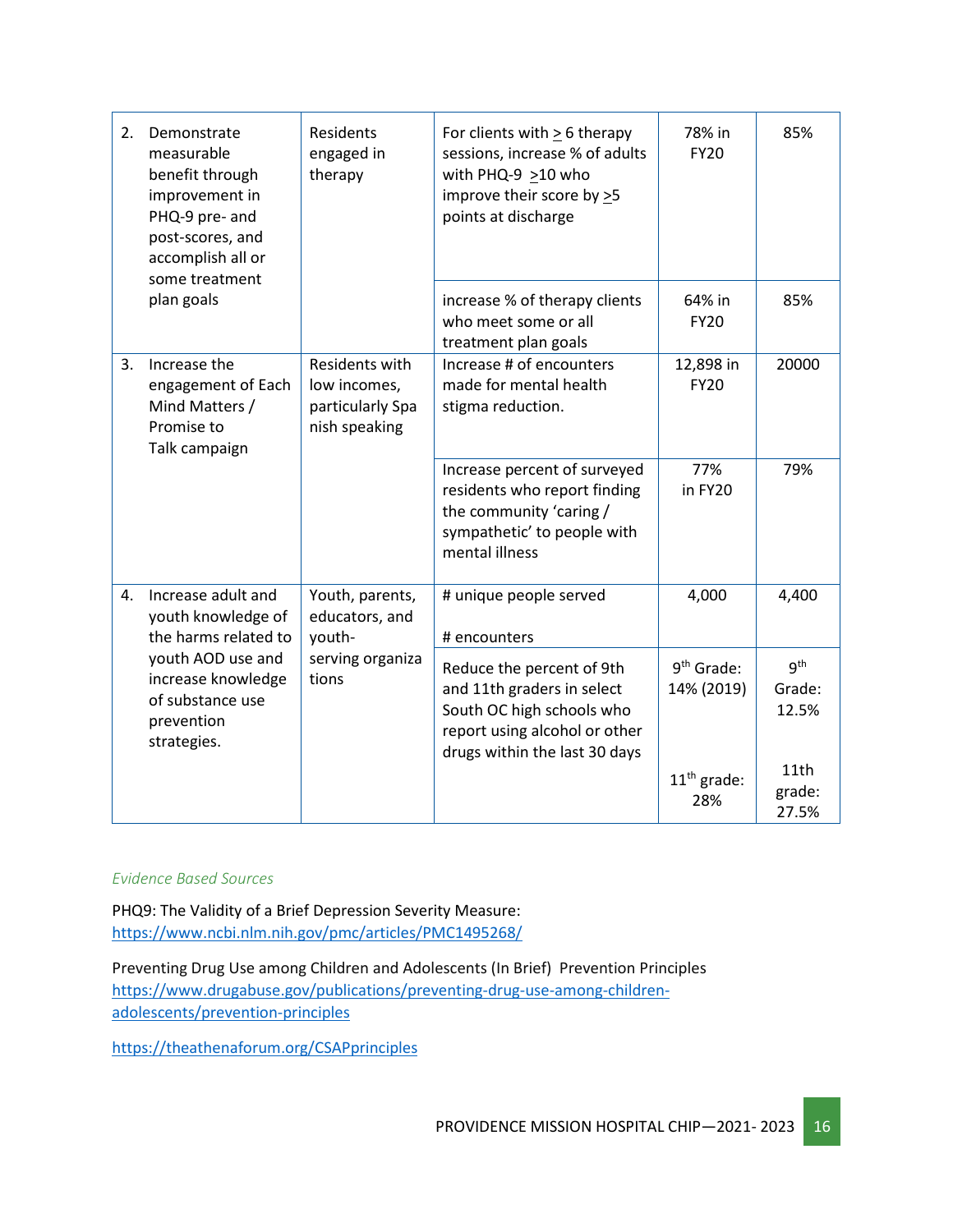#### *Resource Commitment*

\$1.1 million for all mental health and substance use prevention services

#### *Key Community Partners*

Orange County Mental Health, Orange County Health Care Agency ADEPT Program, Orange County Sheriff's Department, Orange County Department of Child Support Services, Children's Bureau, Wellness & Prevention Center, Camino Health Center, Laguna Beach Community Clinic, Capistrano Unified School District, Laguna Beach Unified School District, Saddleback Unified School District, National Coalition for Alcohol and Drug Dependency – Orange County, Boys & Girls Club of Laguna Beach, Boys and Girls Clubs of Capistrano Valley, Seneca Family of Agencies, Child Guidance Center, Western Youth Services, South County Outreach, UNIDOS, Friendship Shelter, Illumination Foundation, Our Father's Table, Families Assistance Ministries, Mercy House, Florence Sylvester Memorial Senior Center, CalOptima,

#### COMMUNITY NEED ADDRESSED #2: HOMELESSNESS AND AFFORDABLE HOUSING

#### *Long-Term Goal/ Vision*

A sufficient supply of safe, affordable housing units to ensure that all people in the community have access to a healthy place to live that meets their needs.

#### *Outcome measure*

- Reduce chronic homelessness by 2022 as measured by the rate of individuals experiencing chronic homelessness in the Annual Point in Time Count for South Orange County (2019 = 763).
- Increase affordable housing units by at least 69 in South Orange County by 2023.
- Strengthen affordable housing policies in the 2021-2028 housing elements in at least 3 target South Orange County cities by 2022.

|                | <b>Strategy</b>                                                                                                                        | Population<br><b>Served</b>                                 | <b>Strategy</b><br><b>Measure</b>                                             | <b>Baseline</b>                     | 2023 Target                            |
|----------------|----------------------------------------------------------------------------------------------------------------------------------------|-------------------------------------------------------------|-------------------------------------------------------------------------------|-------------------------------------|----------------------------------------|
| $\mathbf{1}$ . | Train a minimum of 100<br>housing champions<br>annually in South<br>Orange County cities to<br>support affordable<br>housing projects. | Residents in<br>South Orange<br>County                      | # of housing<br>champions<br>trained<br>annually in<br>South Orange<br>County | 93 (via YIMBY)<br>TBD (via<br>OCUW) | 300 persons<br>trained over<br>3 years |
| 2.             | Engage with housing<br>champions in local city<br>housing element<br>process to promote<br>stronger policies in the                    | Resident<br>engagement with<br>Planning and City<br>Council | # of cities with<br>inclusionary<br>housing<br>ordinances and<br>other strong | 0                                   | 3                                      |

#### *Table 3. Strategies and Strategy Measures for Addressing Affordable Housing & Homelessness*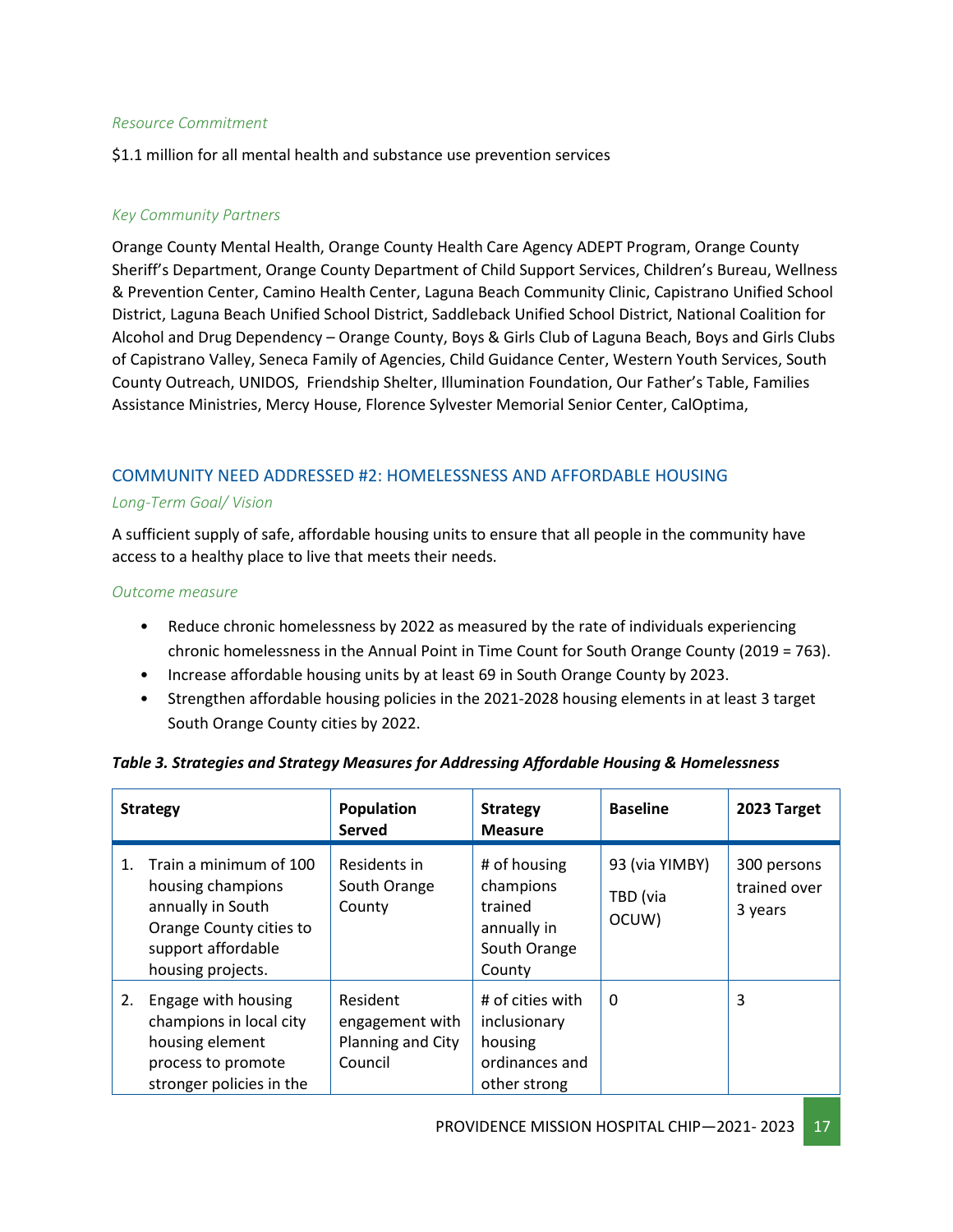|    | 2021-2028 housing<br>element plans that will<br>result in more<br>affordable housing.                                                                      |                                                                                                                                    | policies<br>promoting<br>affordable<br>housing in<br>South OC                                 |                                                                                                       |                                       |
|----|------------------------------------------------------------------------------------------------------------------------------------------------------------|------------------------------------------------------------------------------------------------------------------------------------|-----------------------------------------------------------------------------------------------|-------------------------------------------------------------------------------------------------------|---------------------------------------|
| 3. | Support the approval of<br>affordable housing<br>projects in the pipeline<br>so that at least 69 new<br>units are built by 2023 in<br>South Orange County. | Advocacy with<br>Planning<br>Commissions and<br><b>City Councils</b>                                                               | # of affordable<br>housing units<br>built by 2023 in<br>South Orange<br>County                | 0                                                                                                     | 69                                    |
| 4. | Continue securing<br>bridge and permanent<br>supportive housing<br>solutions for identified<br>residents in<br>South Orange County                         | Residents and<br>local non-profits<br>(Friendship<br>Shelter, Families<br>Assistance<br>Ministries,<br>recuperative<br>care, etc.) | # of hospital-<br>identified<br>clients<br>connected to<br>supportive<br>housing<br>solutions | CY2019=26<br>CY2020=23<br>FAM/Hotel/PRK<br>$= 44$<br>$(4/20 - 4/21)$                                  | $2021 = 60$<br>$2022 = 65$<br>2023-70 |
| 5. | Continue the community<br>care navigation program<br>and implement best<br>practices identified in<br>the region.                                          | Chronically<br>homeless<br>individuals who<br>engage with our<br>community<br>navigators                                           | Maintain #<br>Individuals<br>served annually                                                  | FY2020=130                                                                                            | 2023=130                              |
|    |                                                                                                                                                            |                                                                                                                                    | Decrease ED<br>visits by clients<br>engaged in<br>program                                     | $FY2019 = Ave$<br>3.8 visits $/$<br>quarter<br>$FY2020 = Ave$<br>2.5 visits $/$<br>quarter<br>(COVID) | $2023 = 2.4$                          |
|    |                                                                                                                                                            |                                                                                                                                    | Continue<br>closing out care<br>after > 3<br>months with no<br>ED visits                      | FY2019=66<br>FY2020=102                                                                               | 2023=100                              |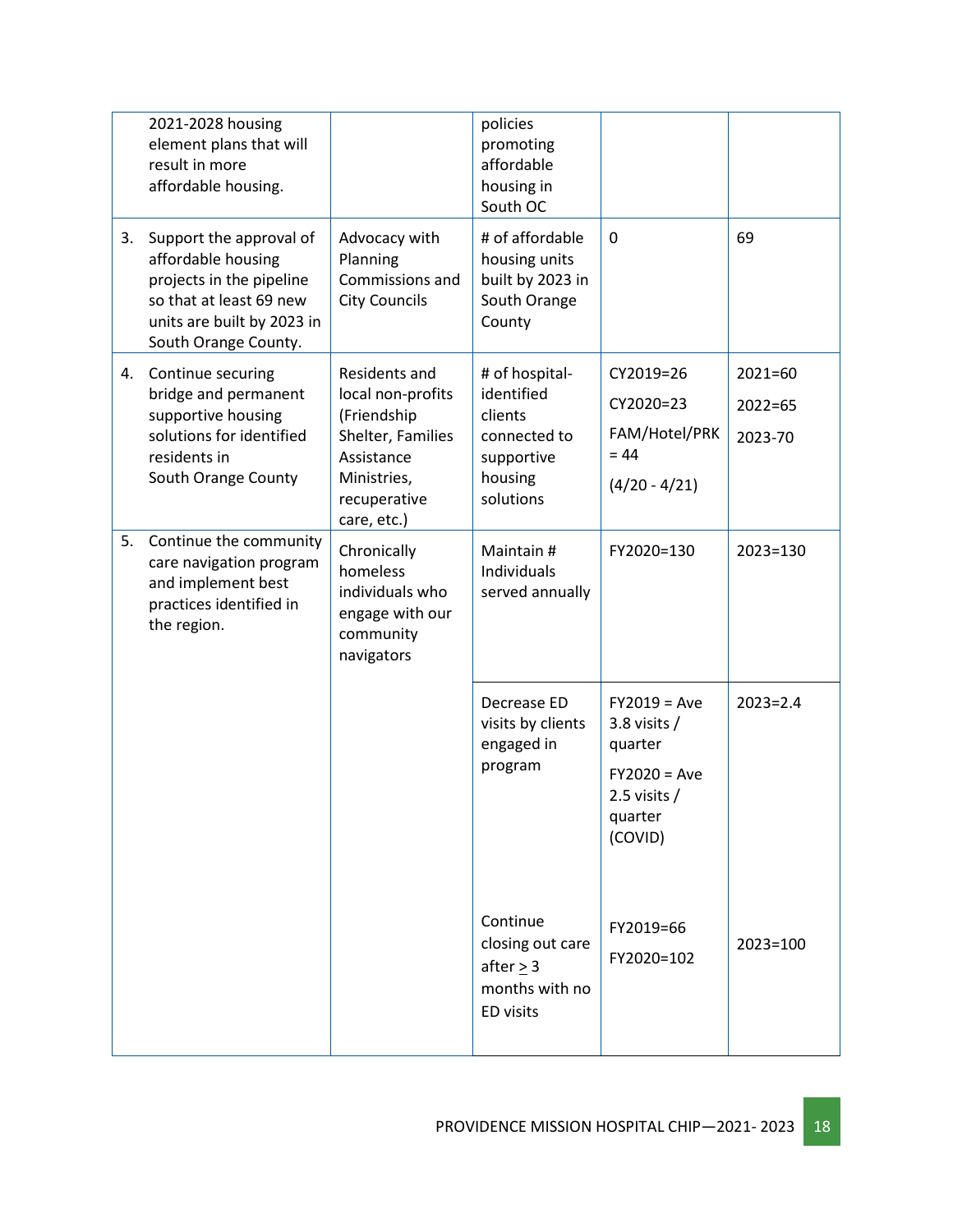| Support clients<br>to improve<br>social<br>determinants<br>of health (One<br>Care Vermont) | Significant<br>improvement =<br>33% (CY20) | Significant<br>Improvement<br>$2023 = 38%$ |  |
|--------------------------------------------------------------------------------------------|--------------------------------------------|--------------------------------------------|--|
| Reduce<br>custodial days<br>for patients<br>experiencing<br>homelessness                   | To be<br>established                       | To be<br>determined                        |  |

#### *Evidence Based Sources*

Insights from Housing Policy Research: The Impacts of Affordable Housing on Health: [https://www.rupco.org/wp-content/uploads/pdfs/The-Impacts-of-Affordable-Housing-on-Health-](https://www.rupco.org/wp-content/uploads/pdfs/The-Impacts-of-Affordable-Housing-on-Health-CenterforHousingPolicy-Maqbool.etal.pdf)[CenterforHousingPolicy-Maqbool.etal.pdf](https://www.rupco.org/wp-content/uploads/pdfs/The-Impacts-of-Affordable-Housing-on-Health-CenterforHousingPolicy-Maqbool.etal.pdf)

Housing and Family Economic Well-Being[: https://www.hcd.ca.gov/policy-research/plans](https://www.hcd.ca.gov/policy-research/plans-reports/docs/pb02housing_economic_well_being0214.pdf)[reports/docs/pb02housing\\_economic\\_well\\_being0214.pdf](https://www.hcd.ca.gov/policy-research/plans-reports/docs/pb02housing_economic_well_being0214.pdf)

#### *Resource Commitment*

\$800,000 to support this effort and our partners, which include two community care navigators and grants to partner organizations.

#### *Key Community Partners*

Collaborative partners include the Be Well OC, Blue Sky Manor, CalOptima, Camino Health Center, Family Assistance Ministries, Families Forward, Friendship Shelter, Grandma's House of Hope, Illumination Foundation, Kennedy Commission, Mercy House, Mission Basilica, Our Father's Table, South County Outreach, United Way OC, Whole Person Care, YIMBY

#### COMMUNITY NEED ADDRESSED #3: EQUITY/RACIAL DISPARITIES

#### *Long-Term Goal/Vision (aligned with PSJH overarching goals)*

To actively work to eliminate social inequities and forms of oppression in our communities, ensuring all people have the opportunities and access to living their fullest, healthiest lives

#### *3-year Goal(s) (Anticipated Impact of our efforts in South County)*

Improve the lives of uninsured and underinsured residents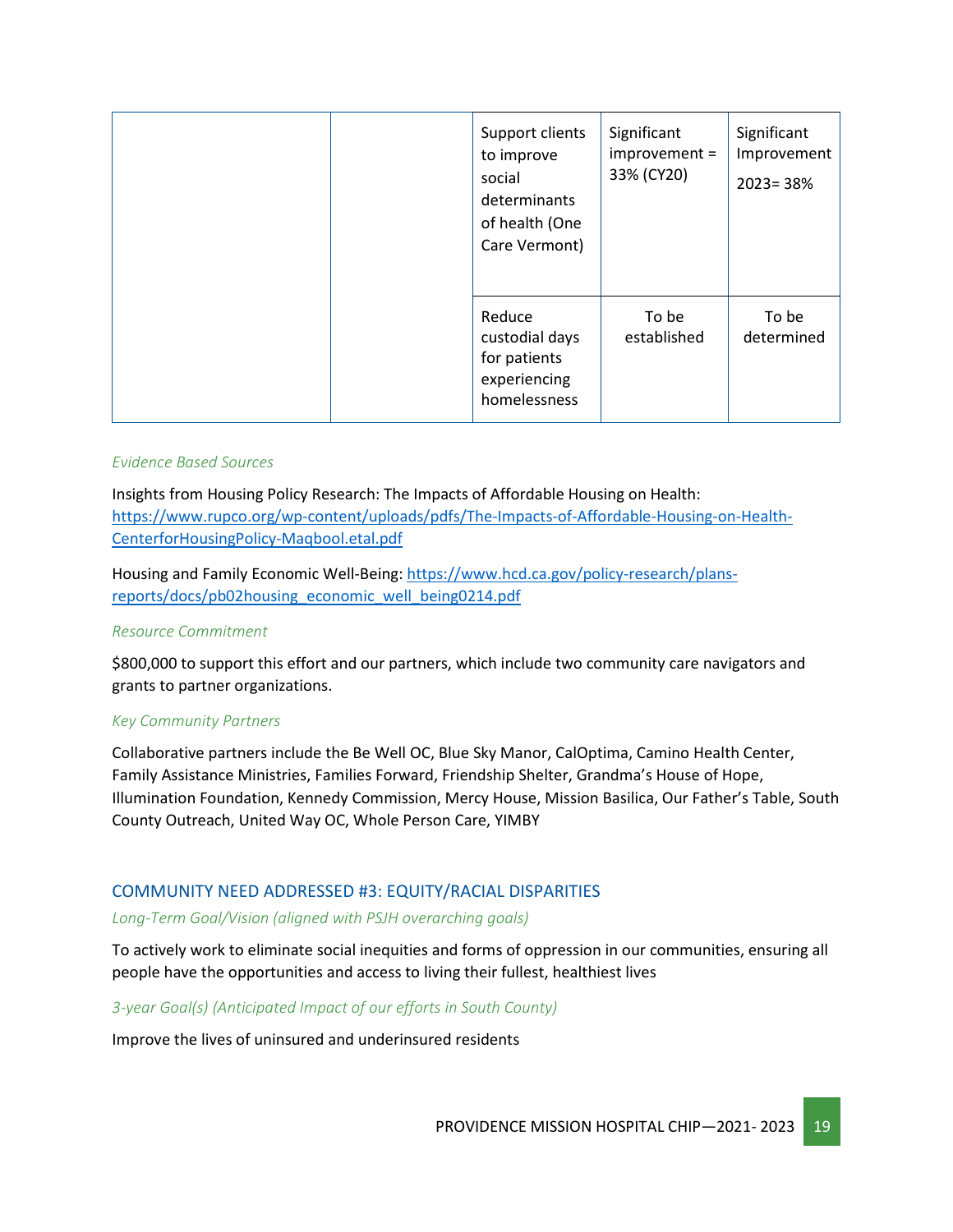# of cities who create an ad-hoc DEI council to inform & influence city priorities that meet the needs of its diverse community members

Develop an Equity/Racial Justice Strategic plan with the South OC Roundtable

*Outcome measure*

- Provide 9,000 encounters per year to Limited English Proficient (LEP) individuals through programs offered through Community Health investment programs, for a target of 27,000 encounters by December 2023
- # of cities who create an ad-hoc DEI council to inform & influence city priorities that meet the needs of its diverse community members
- Development of an Equity/Racial Justice Strategic plan with the South OC Equity Coalition

|    | <b>Strategy</b>                                                                                                                                           | <b>Population Served</b>                                                                                    | <b>Strategy</b><br><b>Measure</b>                               | <b>Baseline</b>   | 2023<br><b>Target</b>                  |
|----|-----------------------------------------------------------------------------------------------------------------------------------------------------------|-------------------------------------------------------------------------------------------------------------|-----------------------------------------------------------------|-------------------|----------------------------------------|
| 1. | Expand services to LEP<br>individuals with low<br>incomes through<br>efforts coordinated by<br>the Community Health<br>Investment<br>Department.          | LEP Residents with low<br>incomes                                                                           | Increase # of<br>encounters                                     | CY20:<br>8,715    | 27,000<br>(total<br>across 3<br>years) |
| 2. | Increase participants<br>attending events that<br>promote inclusion,<br>diversity,<br>multiculturalism, or<br>builds resilience in<br>South Orange County | <b>Residents of South</b><br>Orange County, including<br>LEP, low-income, and<br>broad community<br>members | Increase annual<br>participation in<br>events<br>(encounters)   | CY19: 234         | 500                                    |
| 3. | Continue the efforts of<br>the SOC Equity<br>Coalition                                                                                                    | Local non-profit leaders<br>and LEP Residents                                                               | Development of<br>an Equity/Racial<br>Justice Strategic<br>plan | No plan<br>exists | Plan<br>adopted                        |
| 4. | Advocate to local<br>cities on efforts that<br>support the needs of                                                                                       | <b>Cities of South Orange</b><br>County (South of Irvine)                                                   | cities with an<br>established<br>diversity<br>committee         | $\mathbf 0$       | 3                                      |

*Table 4. Strategies and Strategy Measures for Addressing Equity/Racial Disparities*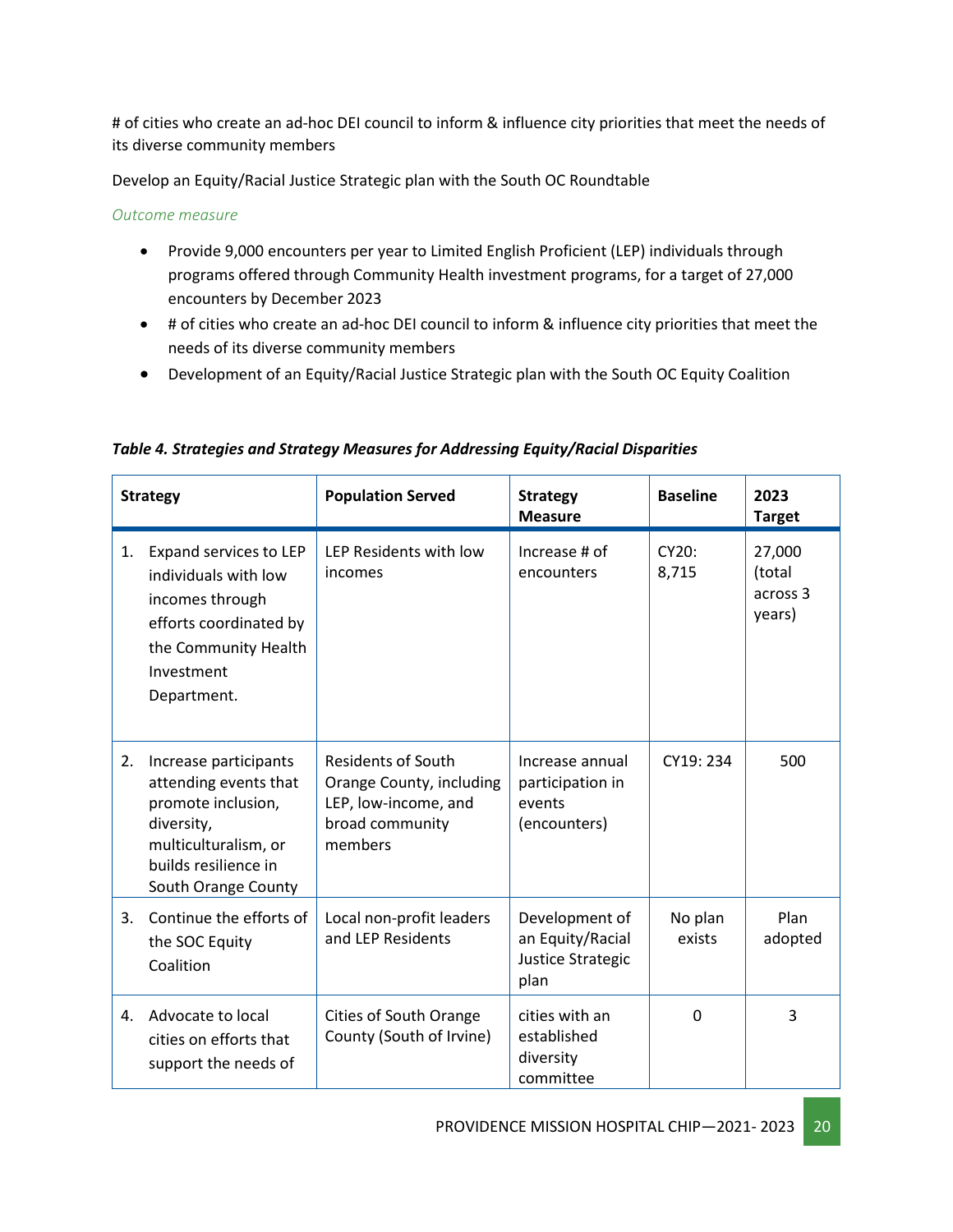|    | its diverse community<br>members                                                                                                               |                                              |                                                                        |                    |                    |
|----|------------------------------------------------------------------------------------------------------------------------------------------------|----------------------------------------------|------------------------------------------------------------------------|--------------------|--------------------|
| 5. | Align health equity<br>work to address at<br>least one community<br>adopted equity<br>initiative, such as<br>HASC, County HCA or<br>the region | Residents with low<br>incomes                | To be developed<br>upon county-<br>wide direction                      | To be<br>developed | To be<br>developed |
| 6. | Expand diversity of the<br><b>COPE Health Scholars</b><br>Program at Mission<br>Hospital                                                       | Young adults exploring<br>healthcare careers | % of COPE<br>Scholars that are<br>racially &<br>ethnically diverse     | 35%                | 55%                |
|    |                                                                                                                                                |                                              | % of scholars<br>that speak a<br>language in<br>addition to<br>English | N/A                | 80%                |

#### *Evidence Based Sources*

Why Place Matters: Understanding the Role of Social Determinants of Health: [www.societyhealth.vcu.edu](http://www.societyhealth.vcu.edu/)

Confronting Racism by Achieving Health Equity: [www.chausa.org](http://www.chausa.org/)

Building Bridges: The Strategic Imperative for Advancing Health Equity and Racial Justice: [www.preventioninstitute.org](http://www.preventioninstitute.org/)

#### *Resource Commitment*

\$600,000 in staff time and operational expenses

#### *Key Community Partners*

Access California Services, Boys and Girls Club-Laguna Beach, Breakthrough SJC, Catholic Charities, Catholic Diocese of Orange: Office of Life, Justice & Peace, Coalition for Immigrant Rights (CHIRLA), Community Health Initiative OC (CHIOC), Community Legal Aid of Southern California Congregation of the Sisters of St. Joseph, Clergy & Laity United for Economic Justice (CLUE), COPE Health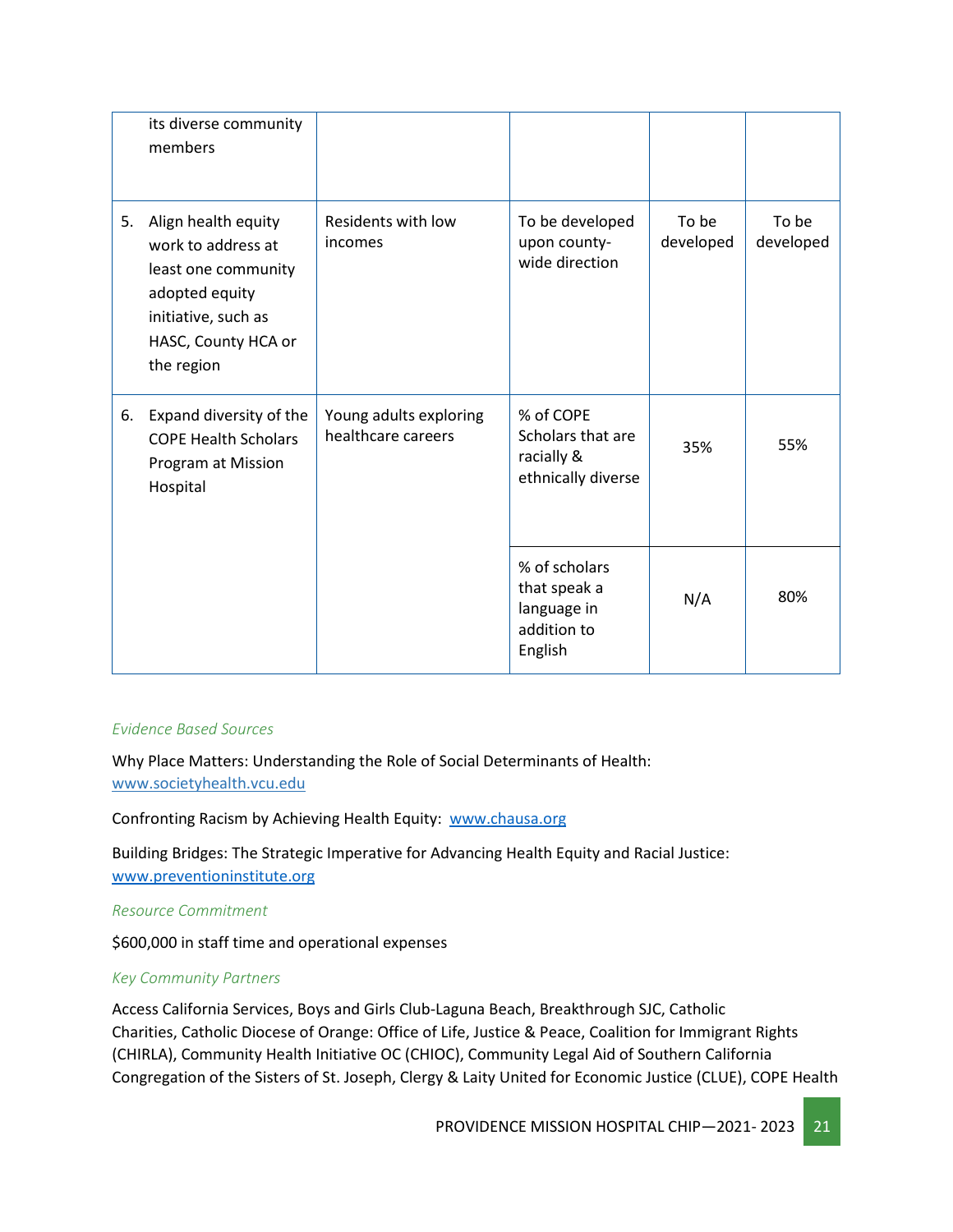Scholars Program, Haitian Bridge Alliance, Interfaith Council of Greater Rancho Santa Margarita, Latino Health Access, Mission Basilica Immigration Ministry, OC Human Relations, OC Civic Engagement Table, OC Opportunity Initiative Funders Collaborative, OMID Multicultural Institute for Development, Orange County Community Foundation, OC Resilience, OMID, Our Savior's Lutheran Church, Public Law Center, St. Edward Church Social Justice Ministry, UNIDOS, Women for American Values and Ethics, World Relief

# <span id="page-21-0"></span>Other Community Benefit Programs and Evaluation Plan

| <b>Initiative</b><br>(Community<br><b>Need Addressed)</b> |                                     | Program<br><b>Name</b>       | <b>Description</b>                                                                                                                                                                                                                                                                                                                                                                                                                                                                                                                                                                                                                                  | <b>Population Served</b><br>(Low Income,<br><b>Vulnerable or</b><br><b>Broader Community)</b> |
|-----------------------------------------------------------|-------------------------------------|------------------------------|-----------------------------------------------------------------------------------------------------------------------------------------------------------------------------------------------------------------------------------------------------------------------------------------------------------------------------------------------------------------------------------------------------------------------------------------------------------------------------------------------------------------------------------------------------------------------------------------------------------------------------------------------------|-----------------------------------------------------------------------------------------------|
|                                                           | 1. Access to<br><b>Health Care</b>  | Camino Health<br>Center      | Camino is a fully licensed, community-<br>based Federally Qualified Health Center<br>(FQHC) providing affordable, quality<br>primary medical, behavioral health,<br>dental care and WIC nutrition services.<br>The center accommodates over<br>102,000 visits annually at its three fixed<br>clinic site locations in Lake Forest, San<br>Clemente, and San Juan Capistrano.<br>Mission Hospital is the sole corporate<br>sponsor of Camino Health Center.                                                                                                                                                                                          | Low-income and<br>vulnerable residents                                                        |
| 2.                                                        | Equity/Racial<br><b>Disparities</b> | Family<br>Resource<br>Center | Two family resource centers are<br>managed in the community to provide<br>access to social services for community<br>members with limited resources. These<br>centers are lifelines for many people in<br>the community and serve a much-<br>needed linkage to community<br>programs. The following services are<br>provided: mental health services, Skills<br>for Life programs, health insurance<br>access, parenting support & education,<br>parent/child classes, family advocacy,<br>information & resource services,<br>Personal Empowerment Programs,<br>financial counseling, education<br>assistance and limited emergency<br>assistance. | Low-income and<br>vulnerable residents                                                        |
| 3.                                                        | Access to<br><b>Health Care</b>     | Senior<br>Transportation     | Providing transportation to essential<br>medical appointments                                                                                                                                                                                                                                                                                                                                                                                                                                                                                                                                                                                       | <b>Broader community</b>                                                                      |

|  |  | Table 5. Other Community Benefit Programs in Response to Community Needs |  |
|--|--|--------------------------------------------------------------------------|--|
|--|--|--------------------------------------------------------------------------|--|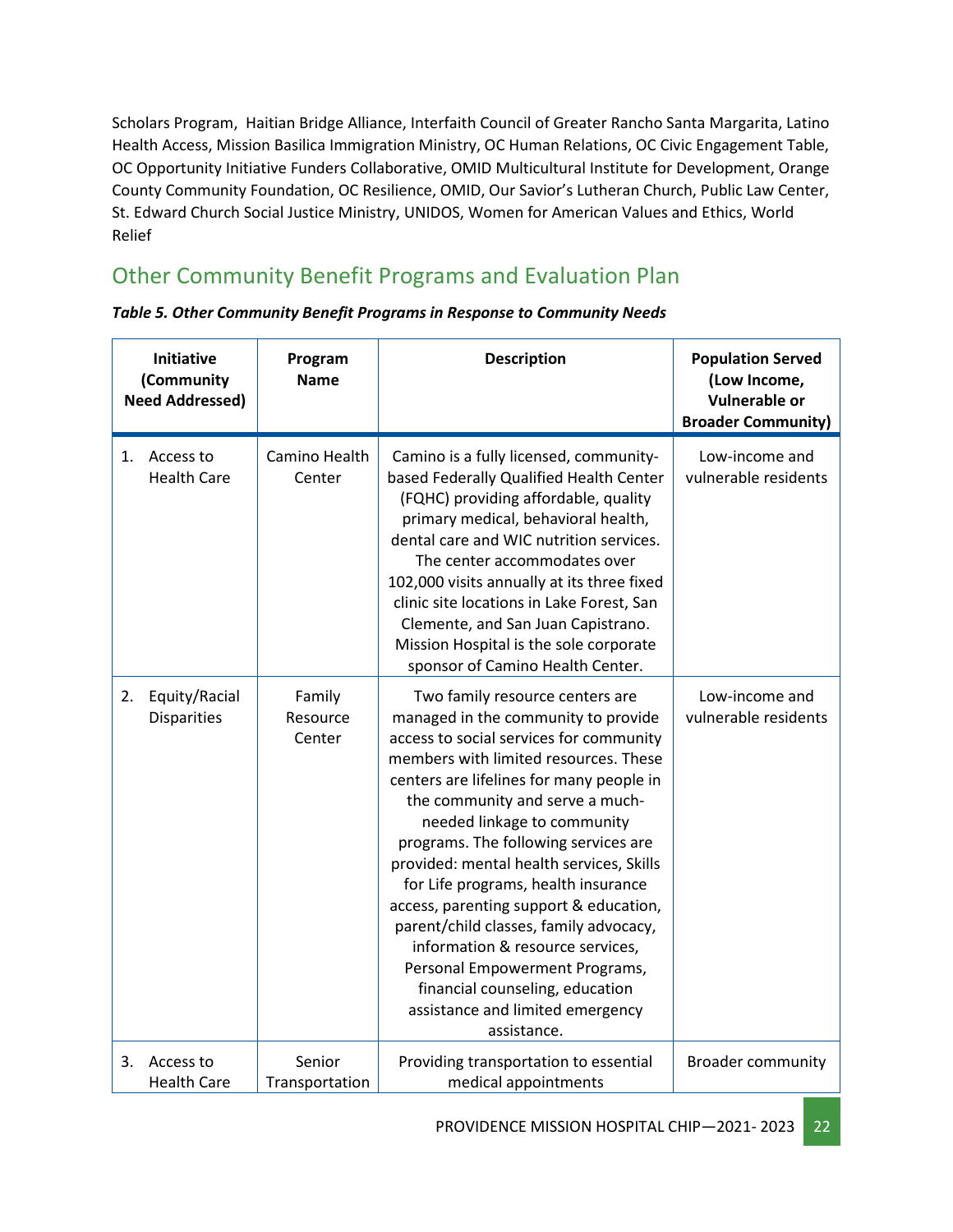| 4. | Access to<br><b>Health Care</b> | <b>Nurse</b><br>Navigator<br>Program | Providing community nursing services<br>in partnership with local faith<br>communities                                                | Low-income and<br>vulnerable residents |
|----|---------------------------------|--------------------------------------|---------------------------------------------------------------------------------------------------------------------------------------|----------------------------------------|
| 5. | Access to<br><b>Health Care</b> | Flu Clinic<br>Program                | Providing flu clinics to under-resourced<br>areas of the community in partnership<br>with faith communities and health care<br>agency | Low-income and<br>vulnerable residents |
| 6. | Workforce<br>Development        | Project<br>Mission                   | Offering internships to young adults<br>with disabilities                                                                             | Vulnerable residents                   |